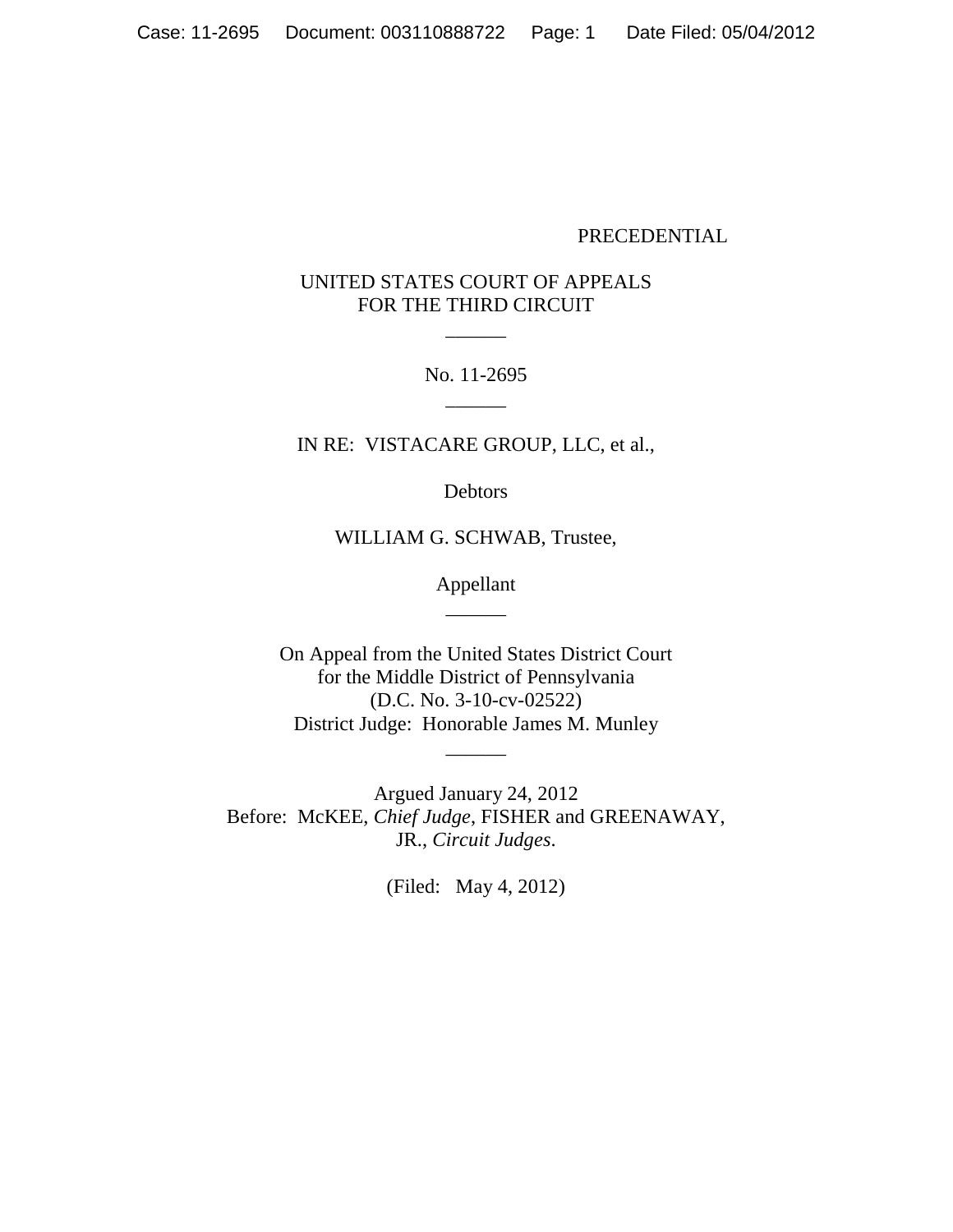Frank J. Lavery (Argued) Sunshine J. Thomas Lavery, Faherty, Young & Patterson 225 Market Street, Suite 304 P.O. Box 1245 Harrisburg, PA 17108 *Counsel for Appellant*

Barry W. Sawtelle (Argued) Kozloff Stoudt 2640 Westview Drive P.O. Box 6286 Wyomissing, PA 19610 *Counsel for Appellee*

John H. Doran Doran & Doran 69 Public Square 700 Northeastern Bank Building Wilkes-Barre, PA 18701

Barry A. Solodky Blakinger, Byler & Thomas 28 Penn Square Lancaster, PA 17603 *Counsel for Debtor*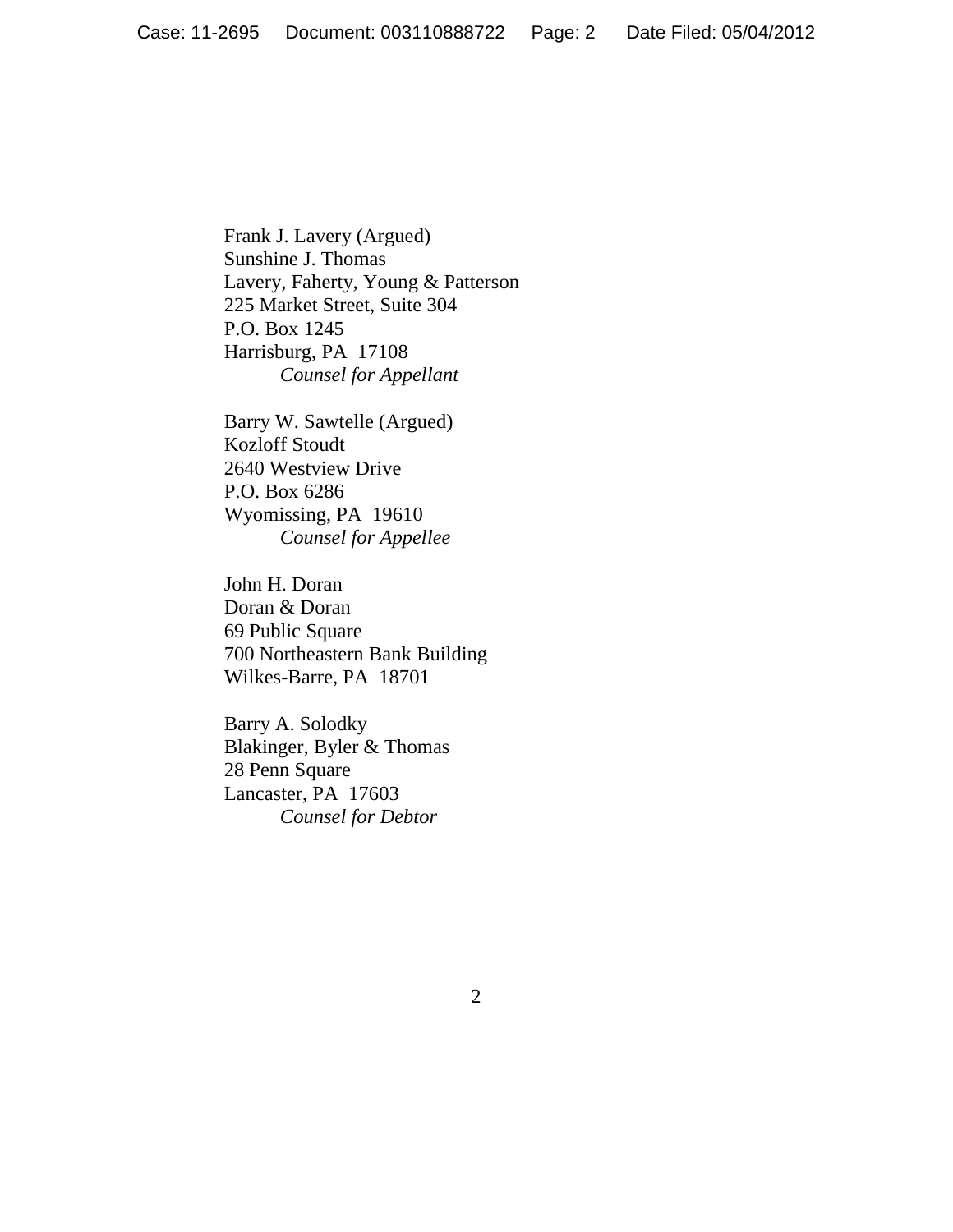Martin P. Sheehan (Argued) Sheehan & Nugent 41 Fifteenth Street Wheeling, WV 26003 *Counsel for Amicus Appellant, National Association of Bankruptcy Trustees*

# OPINION OF THE COURT \_\_\_\_\_\_

\_\_\_\_\_\_

FISHER, *Circuit Judge*.

William Schwab appeals from an order of the District Court affirming an order of the Bankruptcy Court granting CGL, LLC's motion for leave to sue Schwab in the Lancaster County, Pennsylvania, Court of Common Pleas for actions taken in his capacity as trustee of the bankruptcy estate of VistaCare Group, LLC. The primary question on appeal is whether the *Barton* doctrine, which requires a party seeking to sue a court-appointed receiver, to first obtain leave of the appointing court, applies to bankruptcy trustees in light of changes in the bankruptcy laws. For the reasons set forth below, we hold that (1) the *Barton* doctrine continues to apply to bankruptcy trustees and (2) the Bankruptcy Court's decision to grant leave in this case was proper. Therefore, we will affirm.

I.

William Schwab ("the Trustee") was appointed as the Chapter 7 trustee of the bankruptcy estate of VistaCare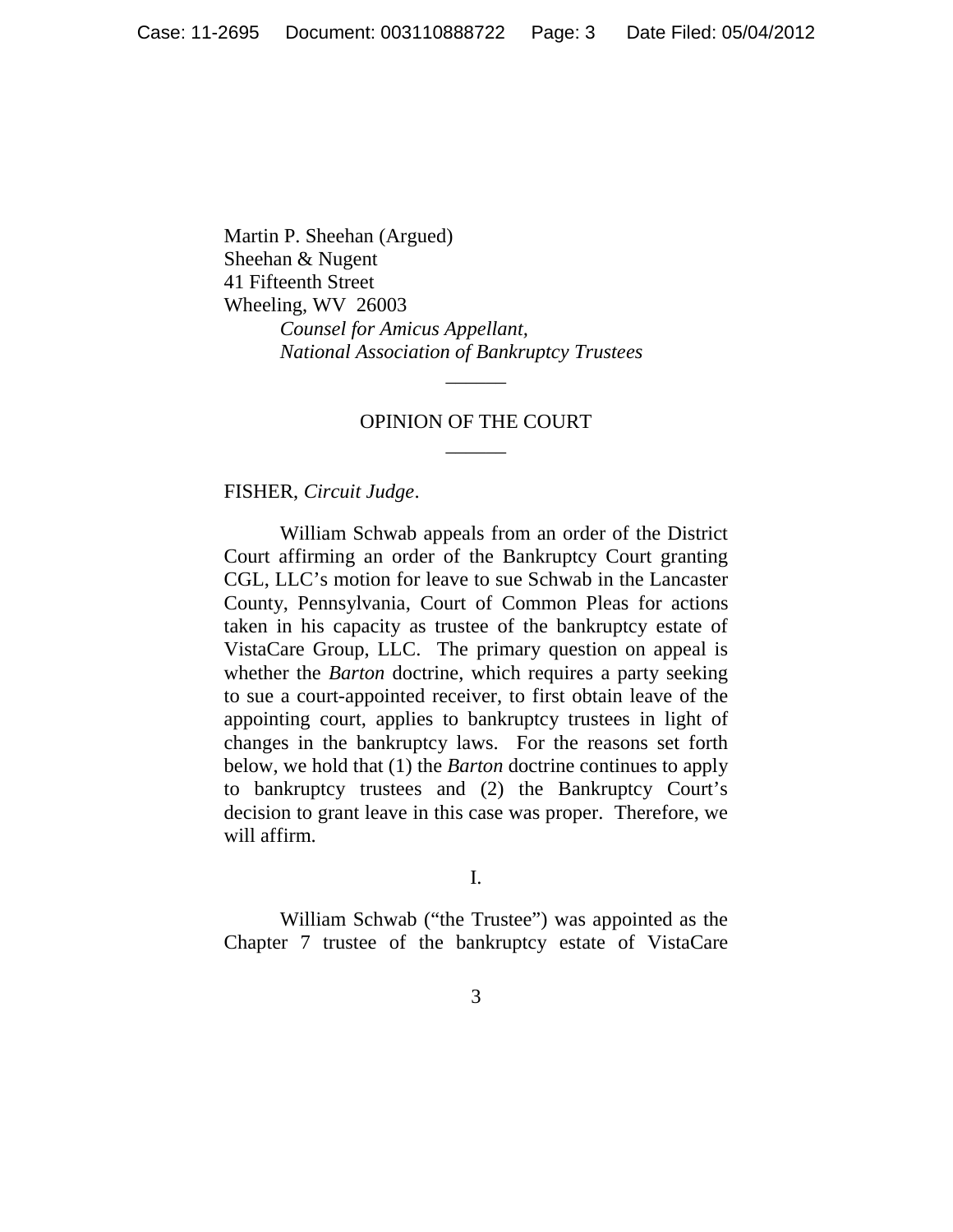Group, LLC ("VistaCare"). VistaCare's bankruptcy estate included Parkside Manor Retirement Community ("Parkside"), a 12.2 acre parcel of land located in Lancaster County, Pennsylvania. The parcel consisted of forty-five lots, forty-four of which were subdivided and zoned for mobile homes. The forty-fifth lot ("Lot 45") contained a four-story retirement and assisted living facility. All of the lots shared common infrastructure, including roads, sewer lines, storm lines, and water lines. The lots were subject to a subdivision plan, which contained various restrictions, including "Restriction No. 1," which provided: "Fee title to the Lot shown on this plan will not be transferred to the parties having residences constructed upon the said Lots, but title will remain in the developer, his heirs and assigns." The subdivision plan was approved by East Cocalico Township ("the Township") and recorded in the Office of the Recorder of Deeds of Lancaster County.

On July 25, 2008, the Trustee filed a motion in the U.S. Bankruptcy Court for the Middle District of Pennsylvania, seeking authorization to sell Parkside, either as one parcel, or as two separate parcels, with one parcel consisting of Lot 45 and the other containing the remaining forty-four lots. The Trustee's motion acknowledged the existence of Restriction No. 1 and stated that a sale of Parkside as two separate parcels "would be contingent upon approval by East Cocalico Township of the modification of Restriction No. 1 to allow the personal care home and the mobile home park to be separated." The Bankruptcy Court granted the motion on August 21, 2008. On September 27, 2008, after a public auction, CGL, LLC ("CGL") entered into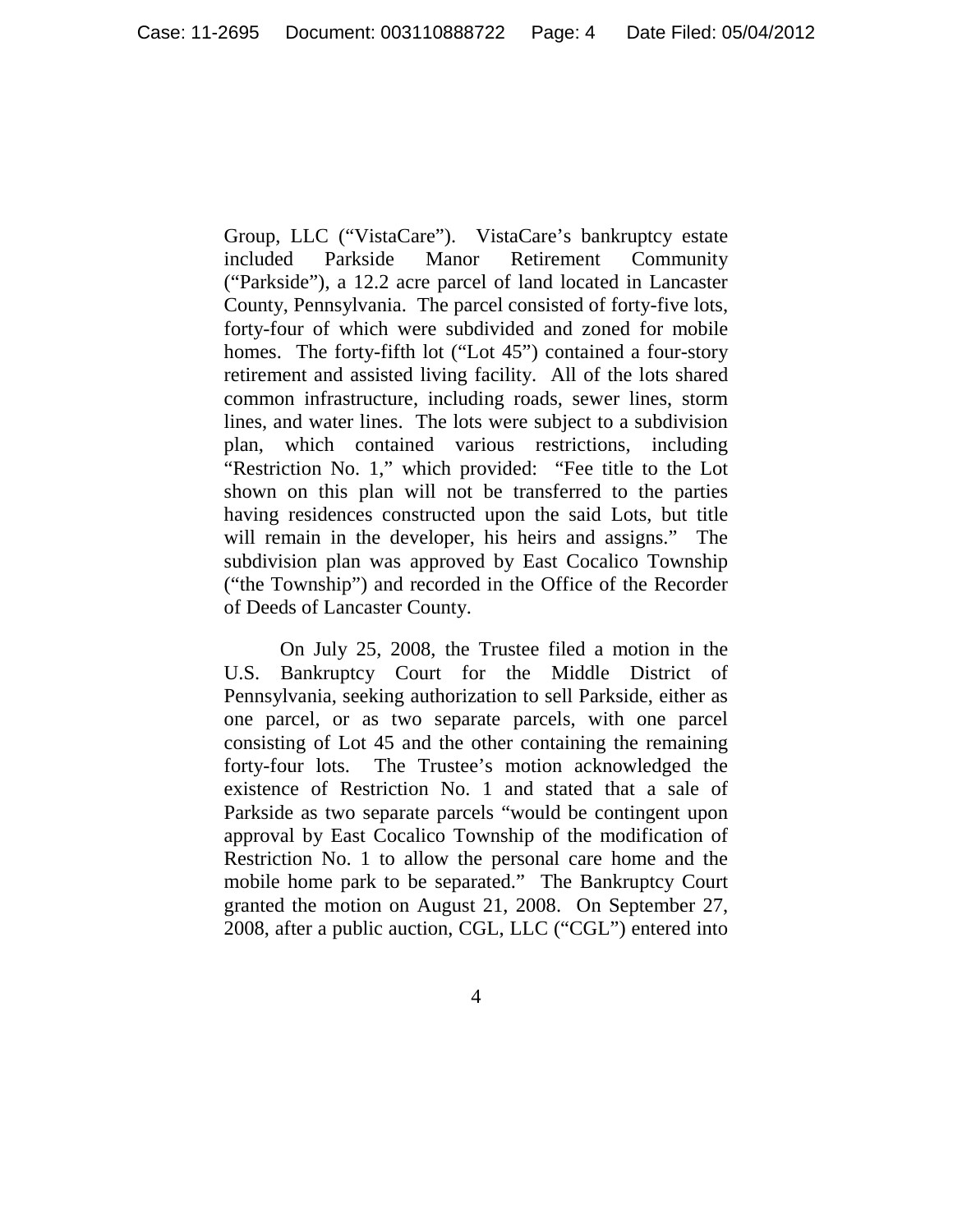an agreement for the purchase of Lot 45. On November 14, 2008, the Township Solicitor confirmed that Restriction No. 1 did not prevent the sale of Lot 45, and in an order dated March 10, 2009, the Bankruptcy Court stated, "[t]his sale shall . . . be free and clear of Restriction #1 of the Subdivision Plan." The sale of Lot 45 closed on May 8, 2009.

During this time, the Trustee had determined that it was necessary to liquidate the remaining forty-four lots on Parkside. While making preparations to sell the lots, the Trustee discovered that some residents in the mobile home park had permanently affixed their mobile homes to the land. The Trustee then instituted adversary actions against these residents. To resolve the adversary actions, the Trustee and the residents agreed that the lots could be sold to the residents, despite Restriction No. 1's prohibition on sales to individuals "having residences constructed" on the land. Most of the lots were subsequently sold to the individual residents. For each sale, the Trustee filed a Report of Sale with the Bankruptcy Court. On December 14, 2009, the Trustee and the Township entered into an agreement abrogating Restriction No. 1 as to the forty-four individual lots. CGL was not a party to that agreement.

On July 30, 2010, CGL filed in the Bankruptcy Court a motion for leave to file suit against the Trustee in the Lancaster County, Pennsylvania, Court of Common Pleas. CGL alleged that the sales of the individual lots were unlawful and that such sales damaged its property interests in Lot 45. CGL further alleged that the December 14 agreement between the Trustee and the Township abrogating Restriction No. 1 deprived CGL of its property rights without notice and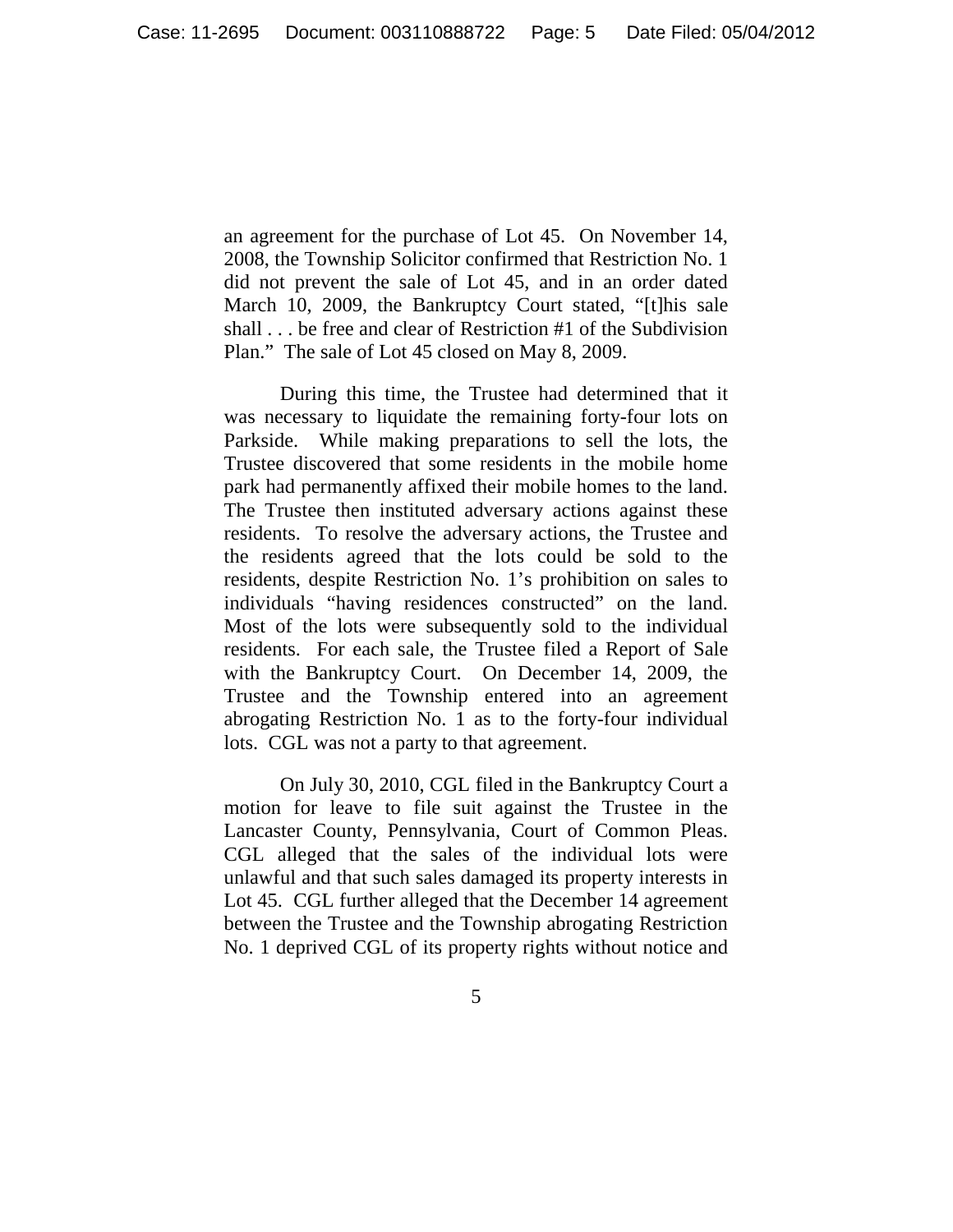without due process of law. On August 12, 2010, the Trustee filed a response, in which he asserted that under *Barton v. Barbour*, 104 U.S. 126 (1881), CGL could not proceed in state court without the permission of the Bankruptcy Court. The Trustee urged the Bankruptcy Court to refuse to give permission in this case, arguing that CGL's proposed state law claims were "frivolous." The Trustee also asserted various "affirmative defenses."

On October 21, 2010, the Bankruptcy Court held a hearing on CGL's motion, in which Grant Wise, the sole owner of CGL, and the Trustee, testified. During the hearing, the Bankruptcy Court expressed doubt as to whether CGL needed its permission to file suit against the Trustee in state court, opining that *Barton* was "antiquated and probably not controlling in the Third Circuit." Nevertheless, the Bankruptcy Court went on to determine whether it should grant leave in this case. After hearing arguments, the Bankruptcy Court concluded that although it could not predict whether CGL would be successful on its state law claims, such claims were not "on [their] surface, frivolous." The Bankruptcy Court added that state court was the appropriate forum to resolve the dispute given that state courts "probably ha<sup>[d]</sup> an expertise in th<sup>[e]</sup> area." On October 22, 2010, the Bankruptcy Court issued an order formally granting CGL's motion for leave.

The Trustee appealed to the U.S. District Court for the Middle District of Pennsylvania. On May 26, 2011, the District Court affirmed the Bankruptcy Court's order. *In re Vistacare Grp., LLC*, No. 10-2522, 2011 WL 2111997, at \*5 (M.D. Pa. May 26, 2011). The District Court declined to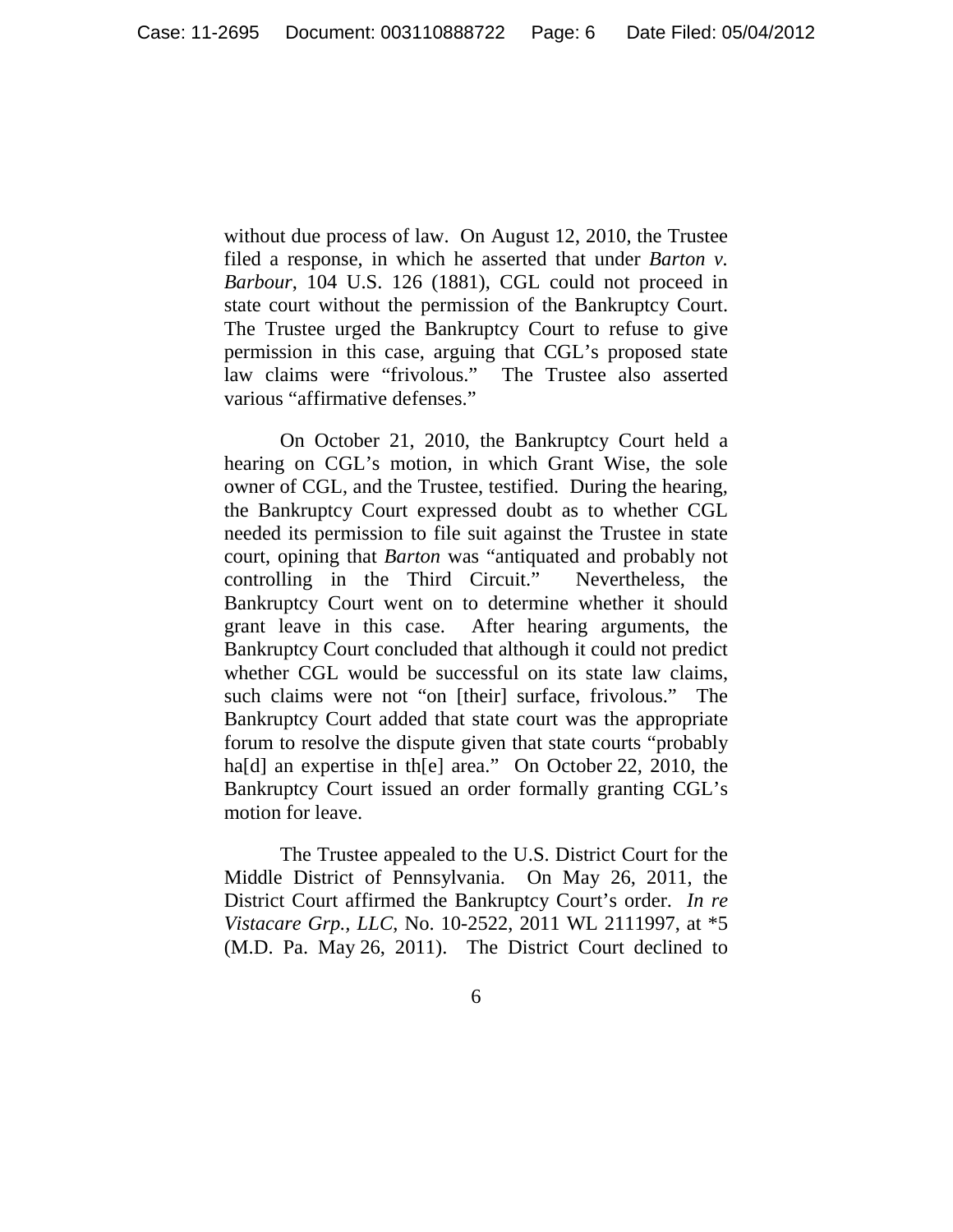address the Trustee's claim that the Bankruptcy Court erroneously found that *Barton* did not apply, reasoning that although the Bankruptcy Court questioned *Barton*'s continued validity, the Bankruptcy Court did, in fact, examine whether it should approve CGL's motion for leave. *Id.* at \*3. The District Court then concluded that the Bankruptcy Court's decision to grant leave was proper. *Id.* at \*3-4. The Trustee filed a timely notice of appeal.<sup>[1](#page-6-0)</sup>

#### II.

The Bankruptcy Court had jurisdiction under 28 U.S.C. § 157(b). The District Court had jurisdiction over the appeal from the Bankruptcy Court under 28 U.S.C. § 158(a), and we have jurisdiction under 28 U.S.C. §§ 158(d) and 1291. On appeal, "we 'stand in the shoes' of the District Court and review the Bankruptcy Court's decision." *In re Global Indus. Techs., Inc.*, 645 F.3d 201, 209 (3d Cir. 2011) (en banc) (citations omitted). We review the Bankruptcy Court's legal determinations *de novo*, and its factual findings for clear error. *Id.* We review a bankruptcy court's decision to grant a motion for leave to sue a trustee under the deferential abuse of discretion standard. *In re Linton*, 136 F.3d 544, 546 (7th

<span id="page-6-0"></span> $1$  On June 24, 2011, while this appeal was pending, CGL filed suit against the Trustee in the Lancaster County Court of Common Pleas. On July 20, 2011, the case was removed to the U.S. District Court for the Eastern District of Pennsylvania, and is currently pending in that court. *CGL, LLC v. Schwab*, Civ. No. 11-4593.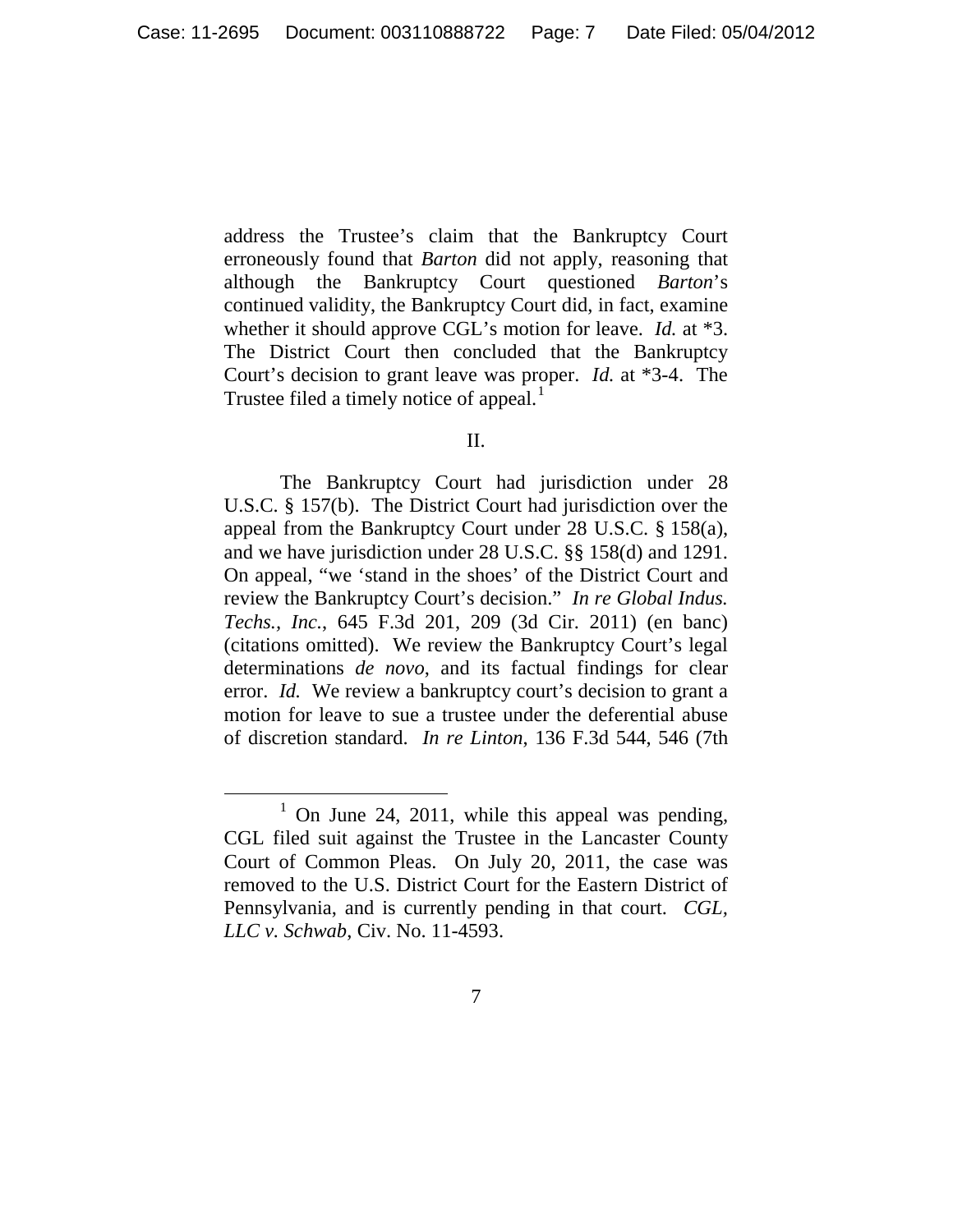Cir. 1998); *In re Beck Indus., Inc.*, 725 F.2d 880, 889 (2d Cir. 1984).

## III.

#### A.

The first question presented by this case is whether a party must first obtain leave of the bankruptcy court before it brings an action in another forum against a bankruptcy trustee for acts done in the trustee's official capacity. We now join our sister circuits in holding that, under the doctrine established in *Barton v. Barbour*, leave of the bankruptcy court is required before instituting such an action. *See*, *e.g.*, *Lawrence v. Goldberg*, 573 F.3d 1265, 1269 (11th Cir. 2009) (holding that the *Barton* doctrine is applicable to bankruptcy trustees); *In re Crown Vantage, Inc.*, 421 F.3d 963, 970 (9th Cir. 2005) (same); *Muratore v. Darr*, 375 F.3d 140, 143 (1st Cir. 2004) (same); *In re Linton*, 136 F.3d at 545-46 (same); *In re Lehal Realty Assocs.*, 101 F.3d 272, 276 (2d Cir. 1996) (same); *In re DeLorean Motor Co.*, 991 F.2d 1236, 1240 (6th Cir. 1993) (same); *Anderson v. United States*, 520 F.2d 1027, 10[2](#page-7-0)9 (5th Cir. 1975) (same).<sup>2</sup>

Established by the Supreme Court over a century ago, the *Barton* doctrine provides that "before suit is brought against a receiver[,] leave of the court by which he was

<span id="page-7-0"></span> <sup>2</sup> The U.S. Courts of Appeals for the Fourth, Eighth, Tenth, and District of Columbia Circuits have not spoken on the issue, at least not in published precedential opinions.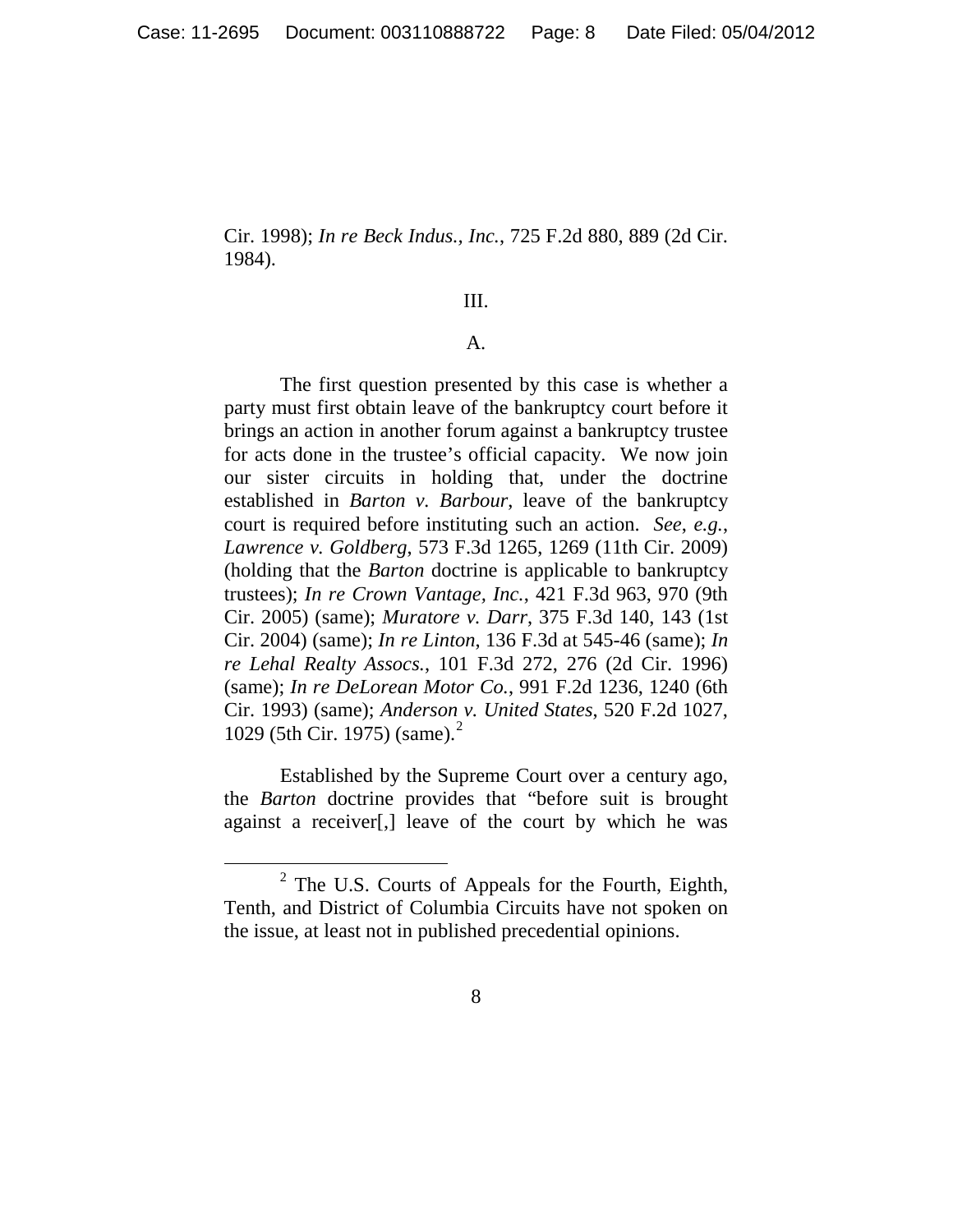appointed must be obtained." 104 U.S. at 128 (citing *Davis v. Gray*, 83 U.S. 203 (1872)). The *Barton* Court explained that a court approval requirement was necessary to ensure a consistent and equitable administration of the receivership property. *Id.* at 128-29. Because a judgment against the receiver in his capacity as receiver would be satisfied out of the receivership property, the effect of a suit brought without leave to recover such a judgment would be "to take the property of the trust from [the receiver's] hands and apply it to the payment of the plaintiff's claim, without regard to the rights of other creditors or the orders of the court which [was] administering the trust property." *Id.* In other words, the party bringing suit would be able to "obtain [an] advantage over the other claimants" as to the distribution of "the assets in the receiver's hands." *Id.* at 128. The Court further observed that if the judgment "were recovered outside the territorial jurisdiction" of the court administering the trust assets (i.e., the appointing court), that court would be "impotent" to prevent enforcement of the judgment. *Id.* Thus, requiring a party with claims against the receiver to obtain permission from the appointing court before filing suit in another jurisdiction would prevent the "usurpation of the powers and duties which belonged exclusively to [the appointing] court" and protect "the duty of that court to distribute the trust assets to creditors equitably and according to their respective priorities." *Id.* at 136.

As the Court explained ten years later in *McNulta v. Lochridge*, 141 U.S. 327, 330 (1891), the *Barton* doctrine was not dependent on any federal statute, but instead was based on principles of common law. Accordingly, after *Barton*, courts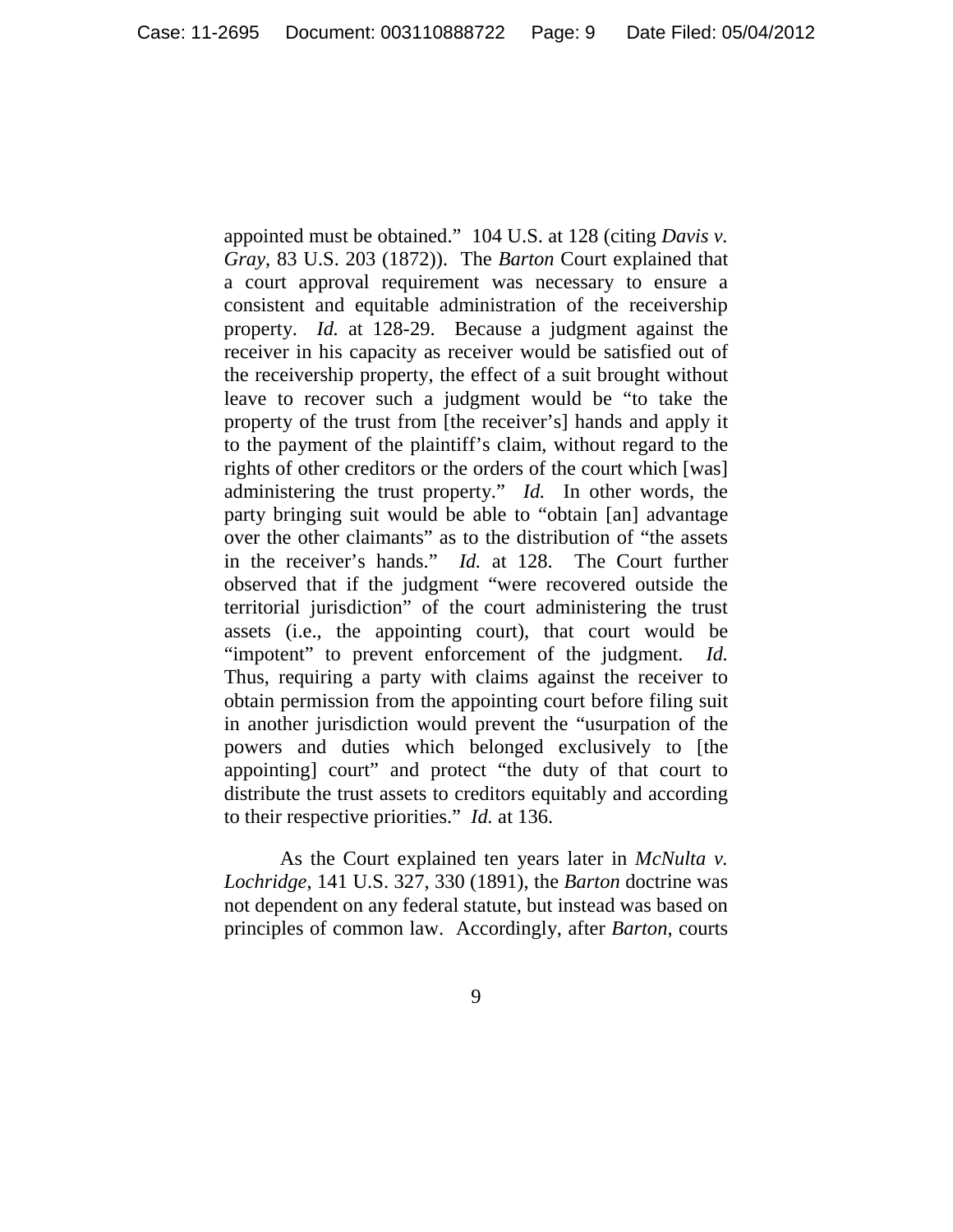in "[a]n unbroken line of cases," *In re Linton*, 136 F.3d at 545 (citations omitted), imposed as a matter of federal common law, a requirement that a party seeking to sue an equity receiver must first obtain the permission of the appointing court. *See*, *e.g.*, *Porter v. Sabin*, 149 U.S. 473, 478-80 (1893); *Merryweather v. United States*, 12 F.2d 407, 408 (9th Cir. 1926); *Vass v. Conron Bros. Co.*, 59 F.2d 969, 970-71 (2d Cir. 1932) (L. Hand, J.). Absent such permission, no other court would have jurisdiction to hear the suit. *Porter*, 149 U.S. at 479 ("It is for [the appointing] court, in its discretion, to decide whether it will determine for itself all claims of or against the receiver, or will allow them to be litigated elsewhere."); *Barton*, 104 U.S. at 136-37. Although *Barton* involved an equity receiver, subsequent courts extended the *Barton* doctrine to bankruptcy trustees, reasoning that much like a receiver, a trustee was appointed by the court to oversee the debtor's estate, and therefore was "an officer of the court" whose "possession [was] protected because it [was] the court's." *Vass*, 59 F.2d at 970 (citations omitted). Although we have never explicitly held that *Barton*'s leave-of-court requirement applies to bankruptcy trustees, in *In re National Molding Co.*, 230 F.2d 69, 70-71 (3d Cir. 1956), we examined whether a bankruptcy referee erred in denying a party's motion for leave to sue a trustee in a "plenary action" in New Jersey state court. Thus, implicit in our decision was that a party seeking to sue a trustee for acts taken in his official capacity must obtain permission from the court overseeing the bankruptcy proceeding. *See id.*

In this case, although the Bankruptcy Court did not definitively hold that the *Barton* doctrine did not apply to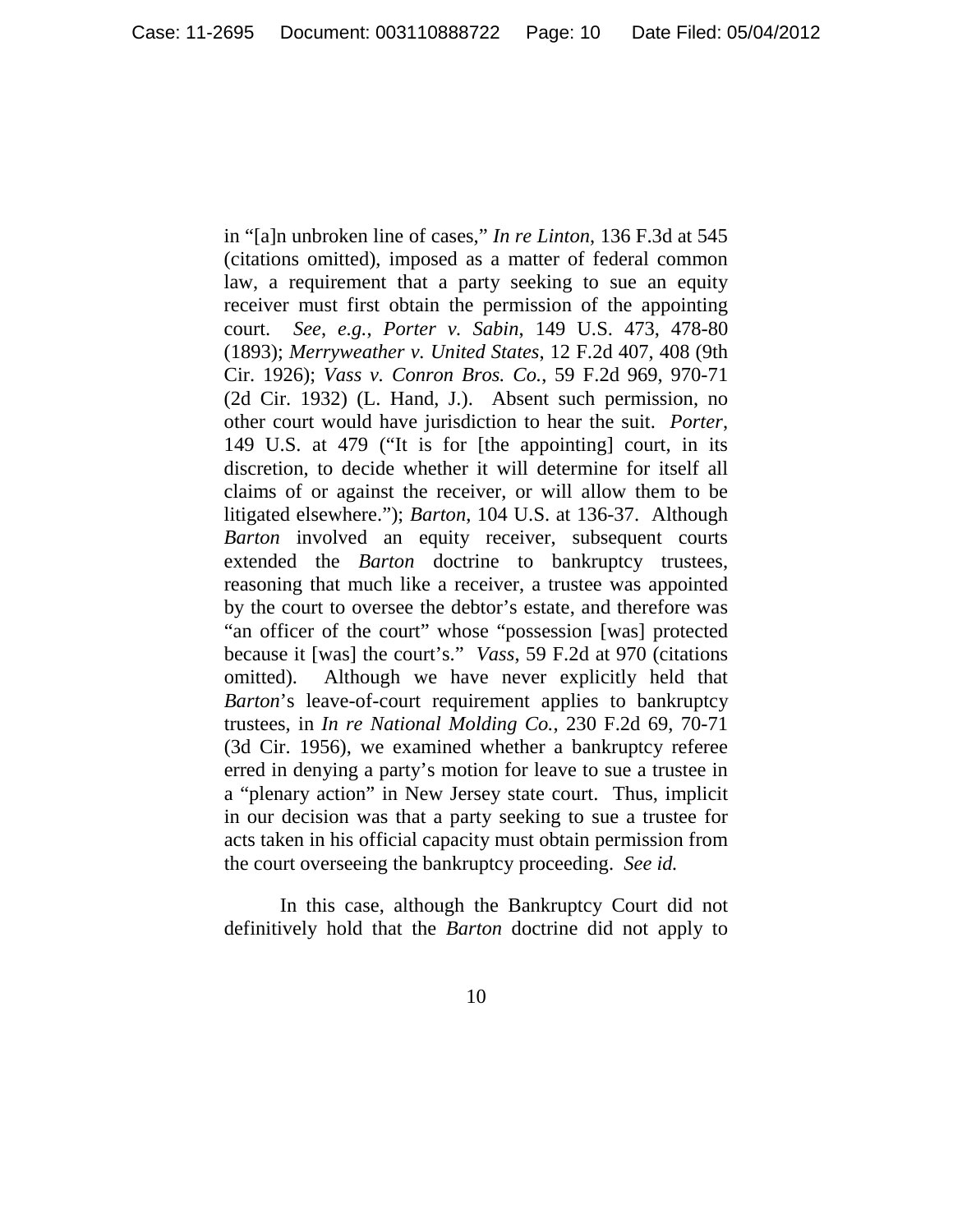bankruptcy trustees, during the hearing on CGL's motion for leave, the Bankruptcy Court stated that the doctrine was "antiquated and probably not controlling in the Third Circuit." The Bankruptcy Court opined that although courts may have applied the *Barton* doctrine to bankruptcy trustees under the bankruptcy system in place before 1978, the Bankruptcy Reform Act of 1978, commonly known as the Bankruptcy Code, 11 U.S.C. §§ 101-1527 ("the Bankruptcy Code" or "the Code"), fundamentally overhauled the bankruptcy laws, and in the process, raised doubts about the continued applicability of *Barton*. During the hearing, the Bankruptcy Judge echoed the concerns he had previously raised in *In re Lambert*, 438 B.R. 523 (Bankr. M.D. Pa. 2010). In that case, the court concluded that the Bankruptcy Code had superseded the common law *Barton* doctrine. *Id.* at 526. We disagree; as we explain below, the *Barton* doctrine has continuing validity.

Although Congress has never expressly codified the *Barton* doctrine, implicit in a provision of the Judicial Code, 28 U.S.C. § 959(a), is a general rule that a party seeking to sue a receiver or trustee must first obtain permission from the appointing court. Section 959(a) provides:

> "Trustees, receivers or managers of any property, including debtors in possession, may be sued, without leave of the court appointing them, with respect to any of their acts or transactions *in carrying on business connected with such property*. Such actions shall be subject to the general equity power of such court so far as the same may be necessary to the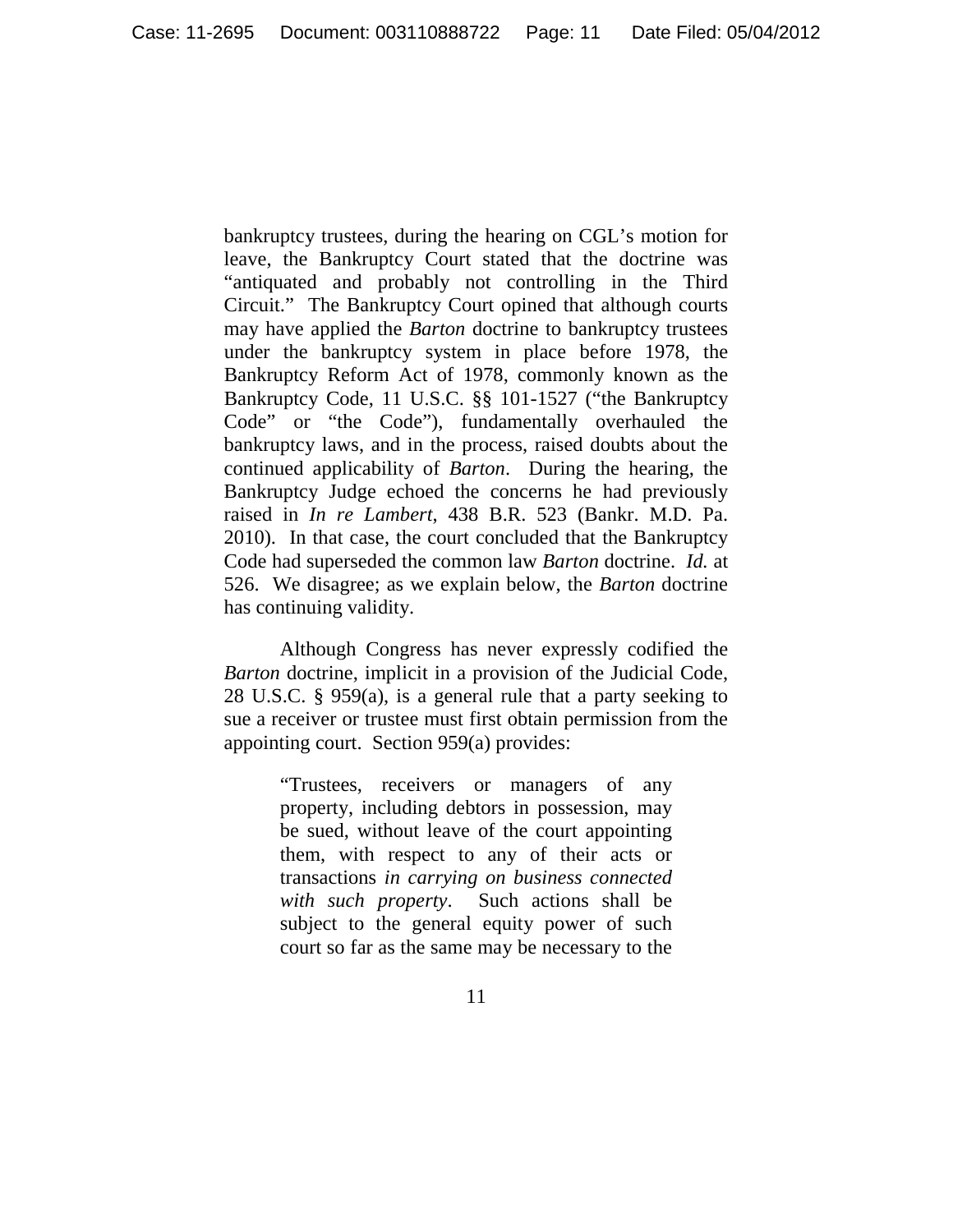ends of justice, but this shall not deprive a litigant of his right to trial by jury."

28 U.S.C. § 959(a) (emphasis added).<sup>[3](#page-11-0)</sup>

This provision, originally enacted in 1887, just six years after *Barton*, seems to have been in direct response to the concerns raised in Justice Miller's dissent in *Barton*. Criticizing the scope of the Court's holding, Justice Miller noted that the role of a receiver had expanded well beyond winding up the affairs of a defunct corporation and liquidating its assets, to in some situations, essentially

<span id="page-11-0"></span><sup>&</sup>lt;sup>3</sup> The original provision applied only to "receivers" and "managers" of property. Act of Congress of Mar. 3, 1911, ch. 231, §§ 65, 66, 36 Stat. 1104 (repealed 1948). In 1948, Congress amended the statute and extended it to "trustees" and "debtors in possession." 62 Stat. 926 (June 25, 1948) (codified at 28 U.S.C. § 959(a)).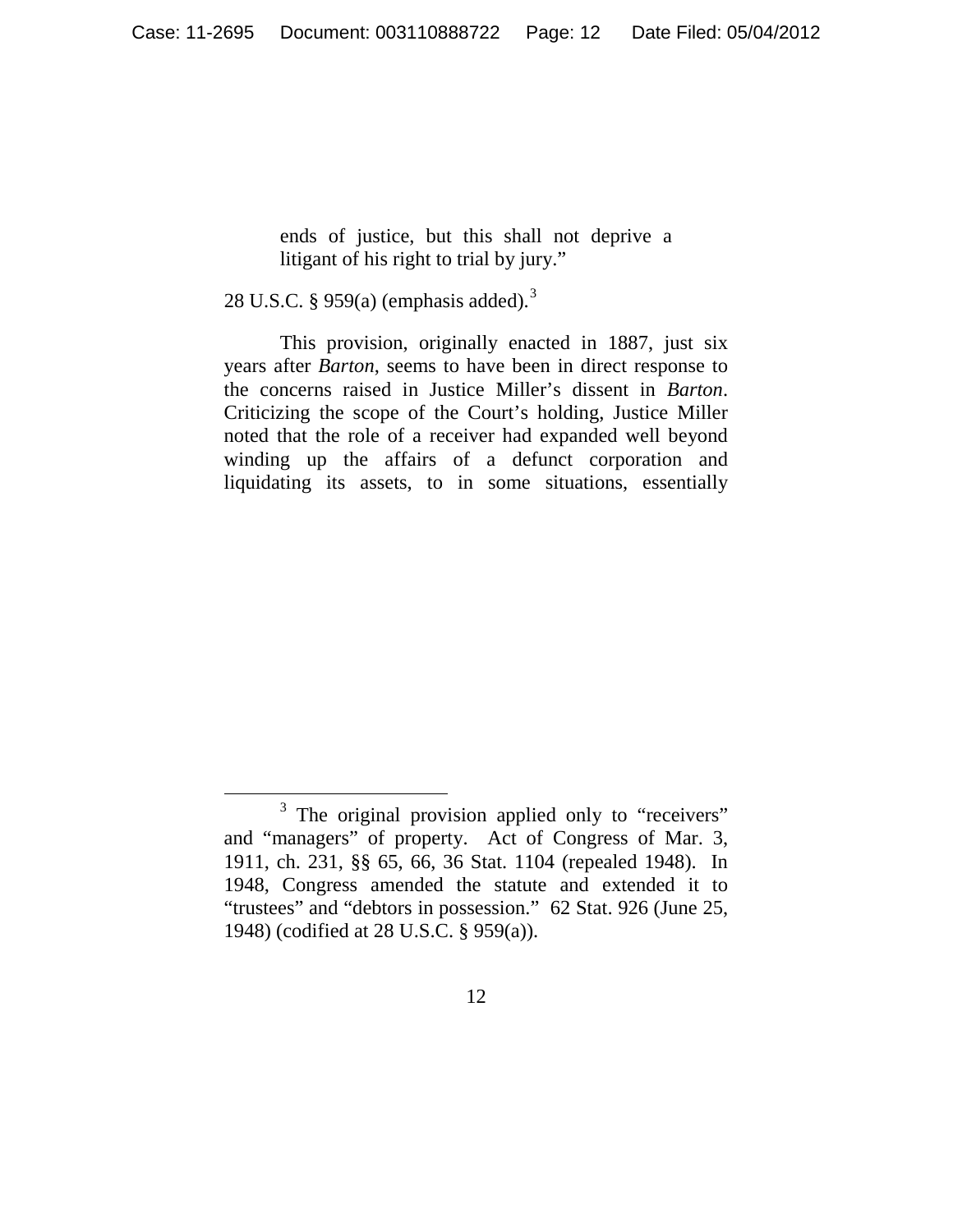running the company.<sup>[4](#page-12-0)</sup> *Barton*, 104 U.S. at 137-38 (Miller, J., dissenting). Justice Miller opined that it would be fundamentally unfair to require a party to obtain court permission to pursue claims against the receiver arising out of the receiver's operation of the business. *Id.* at 138. Such a system would render the everyday operations of the corporation "exempt[] from the operation of common law" and deprive potential litigants of the right "to have their complaints tried by [a] jury or by the ordinary courts of justice." *Id.* Rather, a party's only remedy against the corporation would be in "the hands of . . . the court which appointed [the receiver]." *Id.* In contrast, Justice Miller agreed with the majority that "[w]hen a receiver [was] appointed to wind up a defunct corporation . . . [and] his sole

<span id="page-12-0"></span> <sup>4</sup> Justice Miller was particularly worried about the potential effect of the majority's holding on suits against railroad corporations. *Barton v. Barbour*, 104 U.S. 126, 137- 38 (1881) (Miller, J., dissenting). He noted that it had become common for a railroad to place its daily operations in the hands of a receiver. *Id.* The receiver would then "take[] the property out of the hands of its owner, operate[] the road in his own way, with an occasional suggestion from the court, which he recognize<sup>[d]</sup> as a sort of partner in the business." *Id.* at 138. Although the receiver would pay some of the corporation's debts, he would also enter into new contracts, incur new obligations, and frequently add to the corporation's debts. *Id.* For all intents and purposes, the receiver was "performing the functions of a common carrier of goods and passengers." *Id.*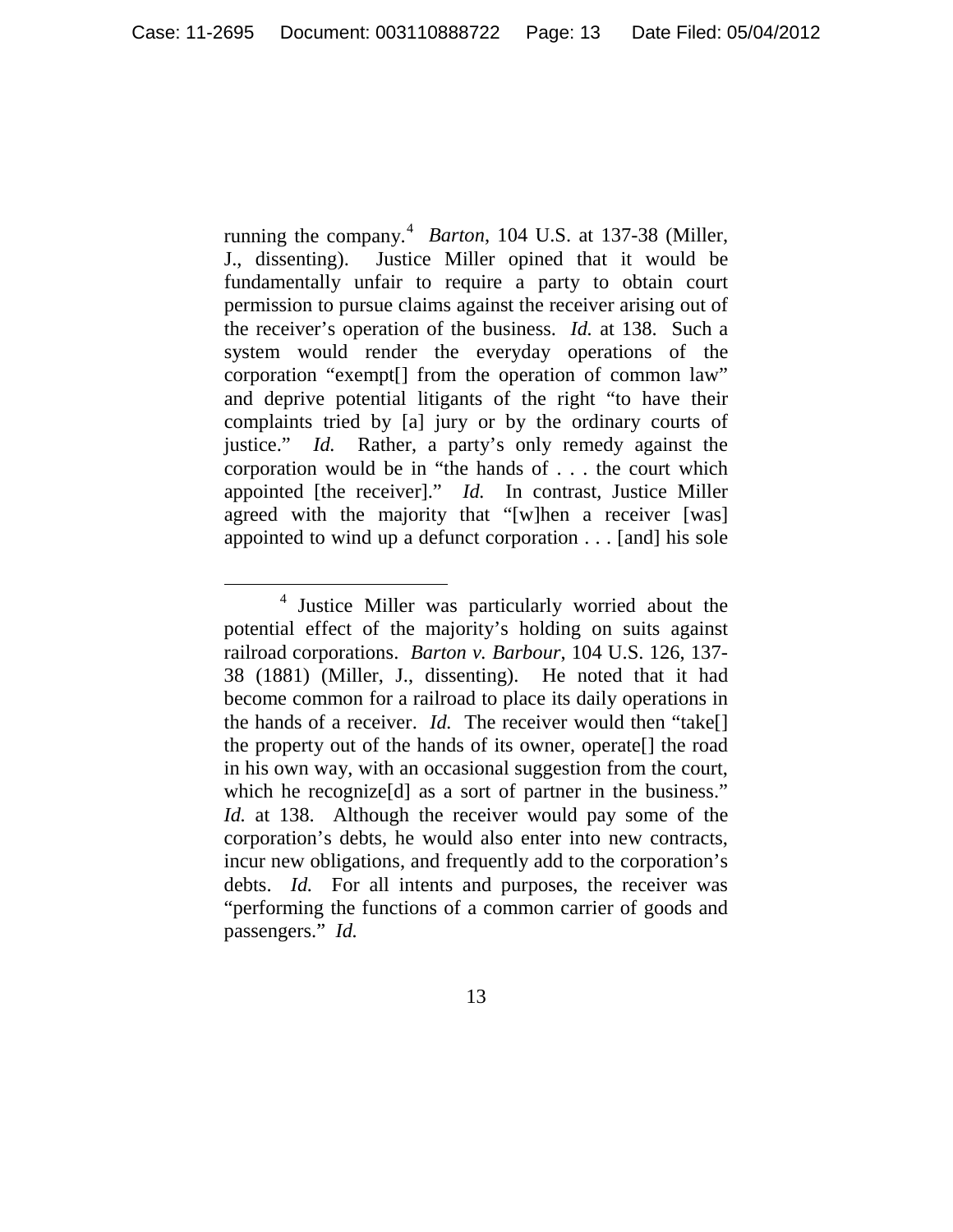duty [was] to convert the property into a fund for the payment of debts, . . . a very strong reason exist[ed] why the court which appointed him should alone control him in the performance of his duty." *Id.*

When Congress enacts legislation, it is presumed to act with knowledge of the "existing law and judicial concepts." *Farina v. Nokia Inc.*, 625 F.3d 97, 112 (3d Cir. 2010) (citation omitted). As Judge Learned Hand recognized, it is readily apparent that Congress shared Justice Miller's concerns and, in enacting  $\S$  959(a), intended to create an exception to the *Barton* rule for situations where the receiver was "continu[ing]" the debtor's business, rather than simply administering the estate. *See Vass*, 59 F.2d at 971 (explaining that the provision "was apparently passed to meet the doctrine of *Barton v. Barbour*"). Our sister circuits have consistently recognized § 959(a) as a limited exception to *Barton*. *See*, *e.g.*, *In re Crown Vantage, Inc.*, 421 F.3d at 971; *Muratore*, 375 F.3d at 143; *In re DeLorean Motor Co.*, 991 F.2d at 1240-41. We agree. Congress's creation of what appears to be a statutory exception to a common law rule strongly suggests its acknowledgement and acceptance of the general rule. Mindful that "Congress 'does not, one might say, hide elephants in mouseholes,'" *Bilksi v. Kappos*, 130 S. Ct. 3218, 3250 (2010) (Stevens, J., concurring in judgment) (quoting *Whitman v. Am. Trucking Assns., Inc.*, 531 U.S. 457, 468 (2001)), we believe that had Congress intended to abrogate *Barton* in its entirety, it would have done so explicitly. Especially when viewed in light of Justice Miller's dissent in *Barton*, it is abundantly clear that Congress intended to narrow the scope of the *Barton* doctrine by creating an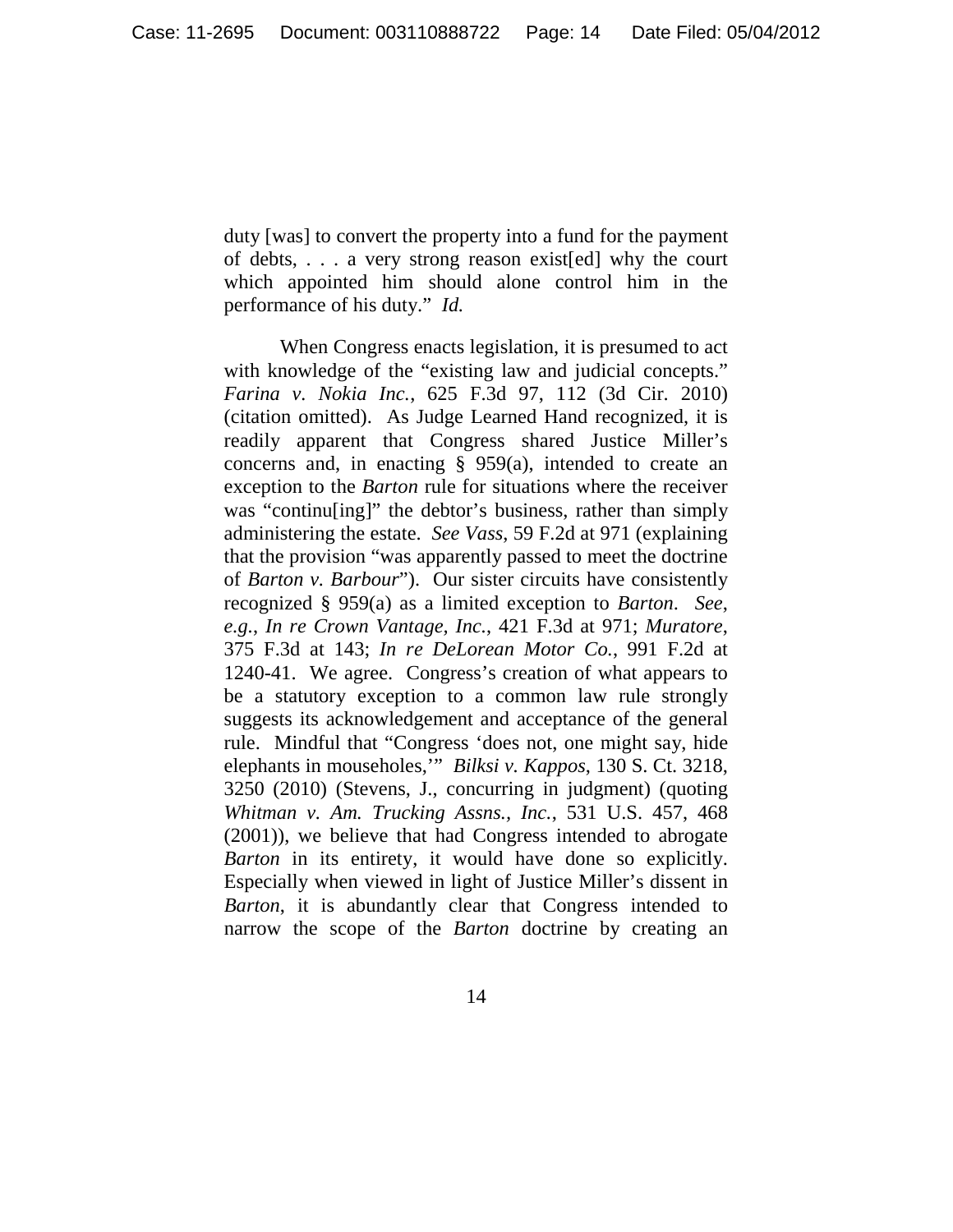exception for situations in which the policy rationales underlying the Court's creation of the doctrine were not applicable. Under  $\S$  959(a), where a trustee or receiver is actually operating the business, and the acts complained of involved the trustee's "conducting the debtor's business in the ordinary sense of the words or [his] pursuing that business as an operating enterprise," an aggrieved party need not seek permission from the appointing court before filing suit in another forum. *In re Crown Vantage, Inc.*, 421 F.3d at 971- 72 (citation omitted). In contrast, where a trustee "acting in his official capacity conducts no business connected with the property other than to perform administrative tasks necessarily incident to the consolidation, preservation, and liquidation of assets in the debtor's estate," § 959(a) does not apply, and leave of court is still required before filing suit against the trustee. *In re Lehal Realty Assocs.*, 101 F.3d at 276 (citations omitted). $5$ 

Significantly, although the Bankruptcy Code overhauled the bankruptcy system and replaced many of the bankruptcy statutes, § 959(a) was left intact. Although 28 U.S.C. § 959 is technically part of the Judicial Code, we note that the other subsection in § 959, subsection (b), was

<span id="page-14-0"></span> $<sup>5</sup>$  It is important to note that 28 U.S.C. § 959(a) does</sup> not apply here. VistaCare was not in the business of buying and selling real estate. Thus, in selling the lots on the Parkside property, the Trustee was not carrying on VistaCare's business, but rather performing his duty as trustee to liquidate the assets of the estate.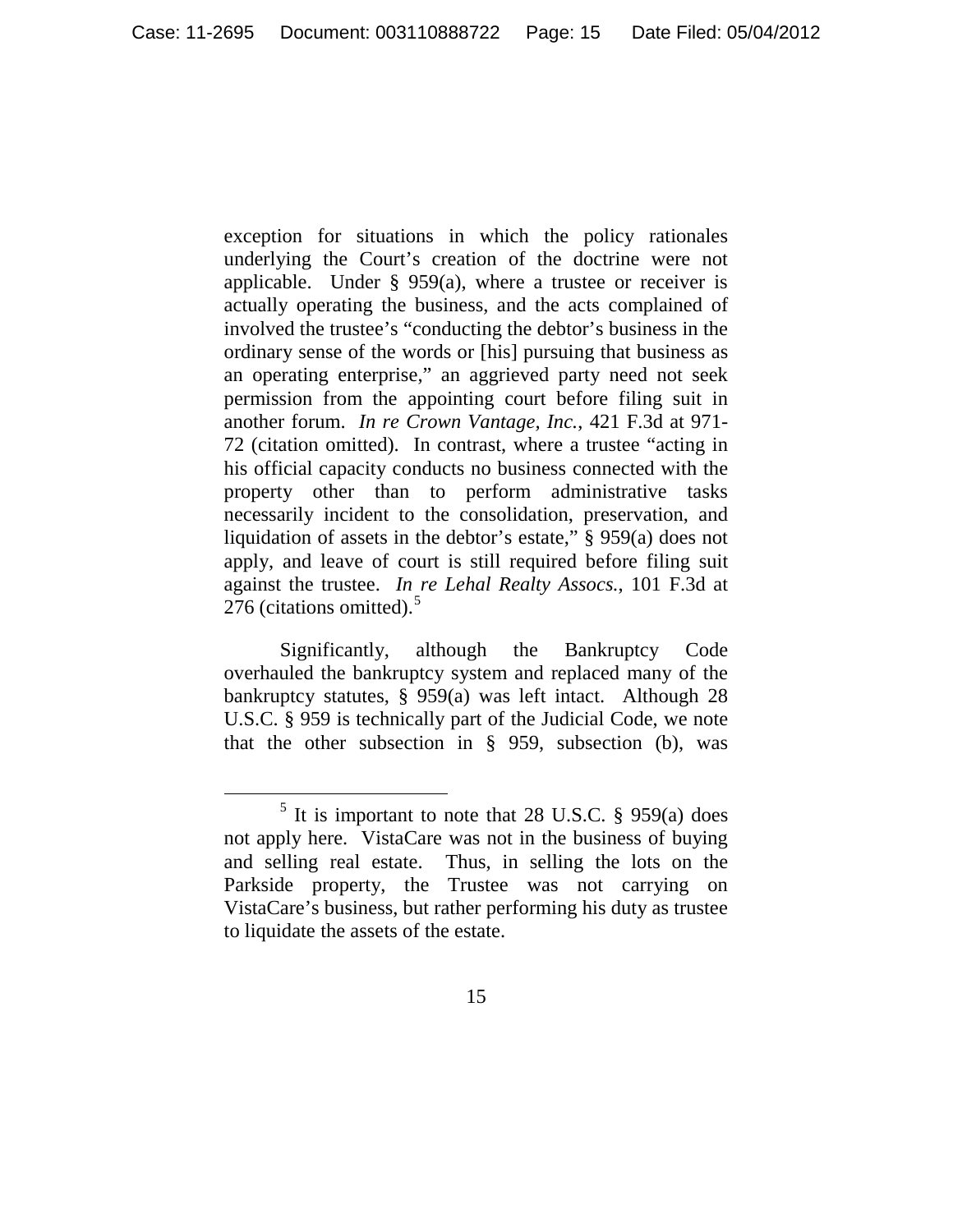amended when Congress enacted the Bankruptcy Code.<sup>[6](#page-15-0)</sup> Thus, Congress was clearly aware of § 959 when it adopted the Code, and its decision to leave subsection (a) intact is telling. As the Supreme Court has explained, "[w]hen Congress amends the bankruptcy laws, it does not write 'on a clean slate.'" *Dewsnup v. Timm*, 502 U.S. 410, 419 (1992) (citation omitted). Accordingly, courts should be "reluctant to accept arguments that would interpret the Code . . . to effect a major change in pre-Code practice," absent at least some suggestion in the legislative history that such a change was intended. *Id.* (citations omitted). Here, we can find no indication that Congress intended to abrogate the *Barton* doctrine. Rather, its decision to leave § 959(a), the exception

# <span id="page-15-0"></span>6 Section 959(b) of Title 28 of the U.S. Code provides:

Except as provided in section 1166 of title 11, a trustee, receiver or manager appointed in any cause pending in any court of the United States, including a debtor in possession, shall manage and operate the property in his possession as such trustee, receiver or manager according to the requirements of the valid laws of the State in which such property is situated, in the same manner that the owner or possessor thereof would be bound to do if in possession thereof.

In 1978, Congress substituted "Except as provided in section 1166 of title 11, a trustee" for "A trustee." Act of Congress of Nov. 6, 1978, Pub. L. 95-958.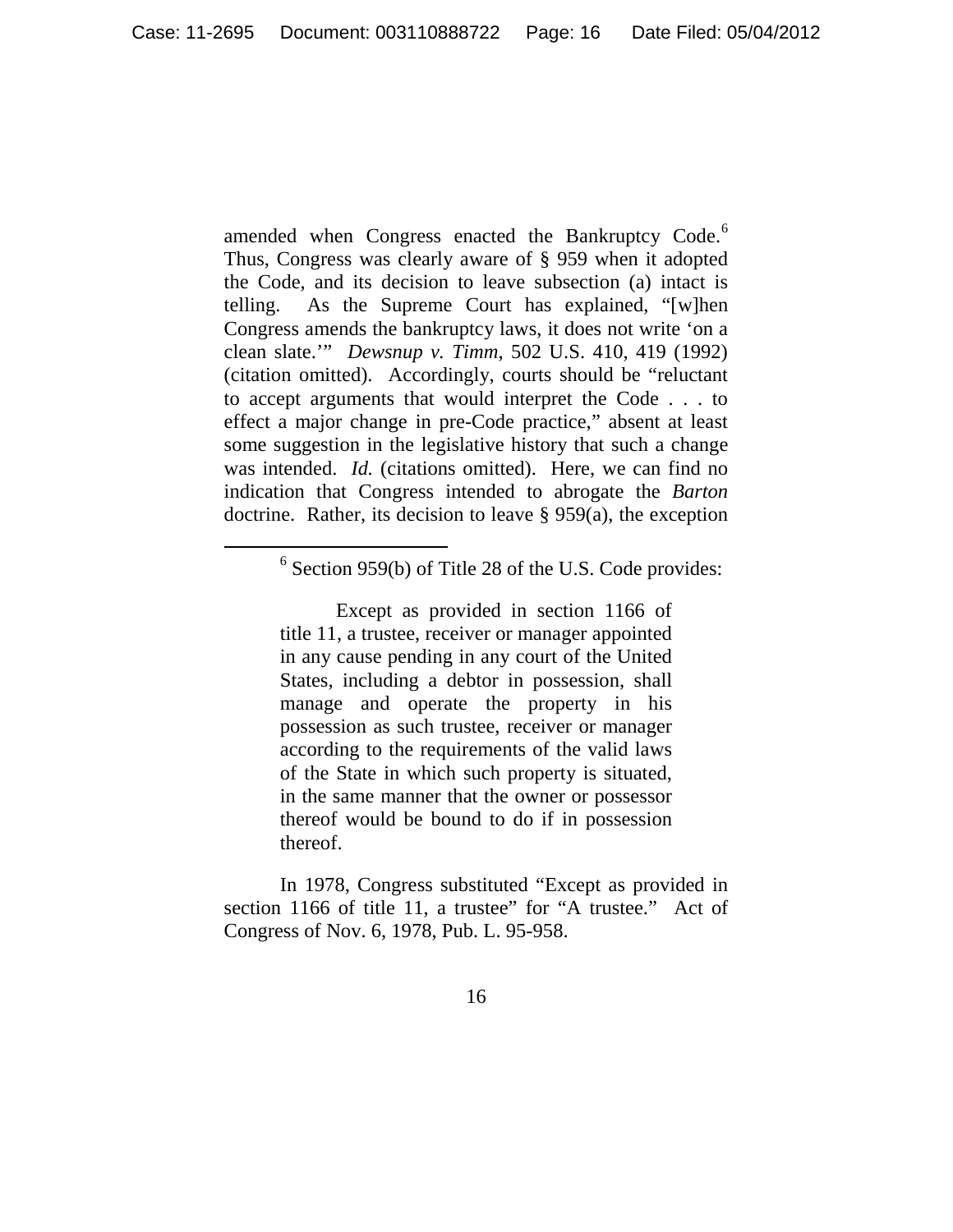to *Barton*, intact strongly suggests that *Barton*'s general rule remains valid.

Moreover, the policies underlying the *Barton* doctrine continue to apply with full force to bankruptcy proceedings. Upon the filing of a bankruptcy petition, a bankruptcy estate is created, which consists of, with certain exceptions, all of the debtor's legal or equitable interests in property, wherever located and by whomever held. 11 U.S.C. § 541(a). The district court in which a bankruptcy case is commenced has exclusive jurisdiction over all of the property of the estate, 28 U.S.C. § 1334(e)(1), and the bankruptcy court within such district may hear and determine all cases under the Bankruptcy Code and all "core proceedings" arising under the Code, 28 U.S.C. § 157(b)(1). Because a judgment against the trustee, whether ultimately satisfied out of the assets of the estate or out of the trustee's pockets, may affect the administration of the estate, "[t]he requirement of uniform application of bankruptcy law dictates that all legal proceedings that affect the administration of the bankruptcy estate" be either brought in the bankruptcy court or with the permission of the bankruptcy court. *In re Crown Vantage, Inc.*, 421 F.3d at 971. "If debtors, creditors, defendants in adversary proceedings, and other parties to a bankruptcy proceeding could sue the trustee in state court for damages arising out of the conduct of the proceeding, [the state] court would have the practical power to turn bankruptcy losers into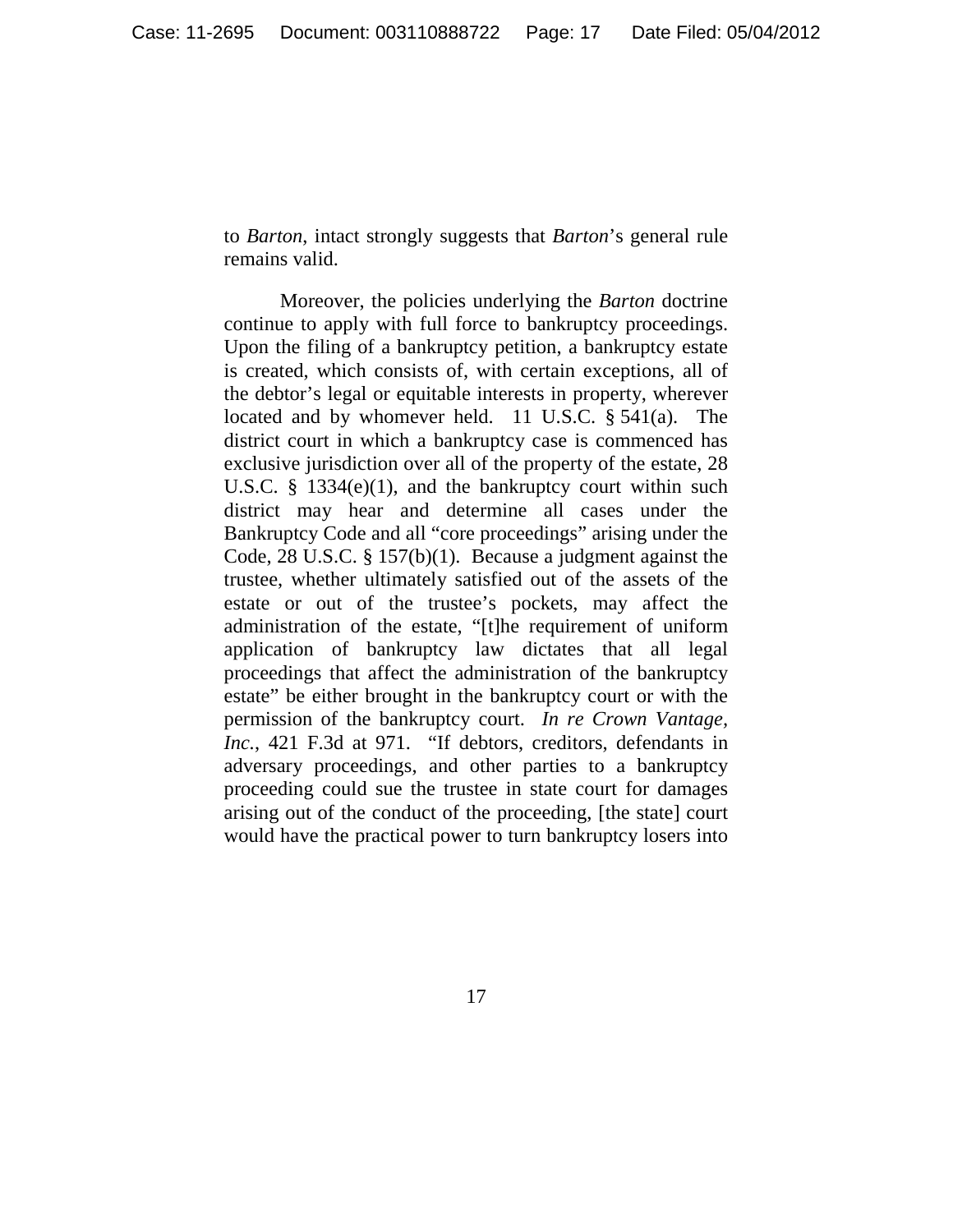bankruptcy winners, and vice versa." *In re Linton*, 136 F.3d at  $546.7$  $546.7$ 

Although the Bankruptcy Court did not address the impact of  $\S$  959(a), it opined that several other changes implemented by the Code have raised questions about the continued applicability of the *Barton* doctrine. First, the Bankruptcy Court noted that under the Code, trustees are no longer appointed by the bankruptcy court, but instead are

<span id="page-17-0"></span> <sup>7</sup> Citing *McNulta v. Lochridge*, 141 U.S. 327 (1891), and *Reading Co. v. Brown*, 391 U.S. 471 (1968), the Trustee argues that a suit against a trustee based on acts taken in his official capacity will always be a suit against the estate, satisfied out of the assets of the estate. We disagree with the Trustee's interpretation of *McNulta* and *Brown* insofar as he argues that those cases established a categorical rule that judgments against a trustee will always be satisfied out of the assets of the estate. In *Brown*, the Supreme Court acknowledged its previous statement in *McNulta* that actions against a receiver "are official and not personal, and judgments against him as receiver are payable only from the funds in his hands," but classified that statement as dicta. *Brown*, 391 U.S. at 477 n.7 (quoting *McNulta*, 141 U.S. at 332). The *Brown* Court explained that it would be wrong to infer from *McNulta* that "an action against the receiver personally . . . would never lie under any circumstances." *Id.* Therefore, like the Bankruptcy Court, we express no opinion as to whether a judgment against the Trustee in this case will ultimately be satisfied out of the assets of the estate or out of the Trustee's pockets.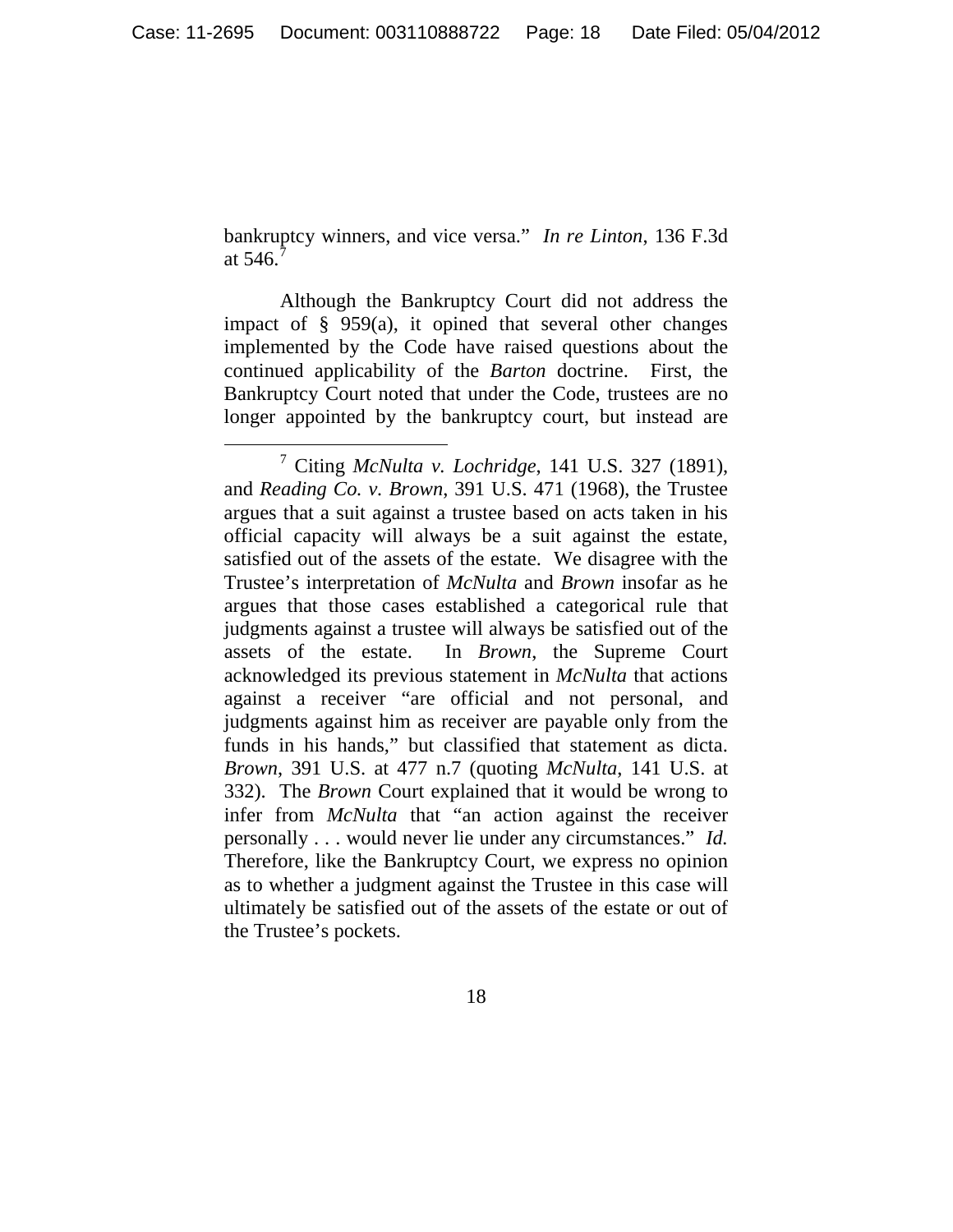appointed by a United States Trustee. Second, the Bankruptcy Court observed that 11 U.S.C. § 362 provides for the automatic stay of all suits and lien enforcement efforts against the debtor or the debtor's estate, thus making it more difficult for a third party to drain the assets of the estate. Finally, although the Bankruptcy Judge did not raise this concern here, in his decision in *In re Lambert*, he noted that 11 U.S.C. § 323(b) provides that a trustee "has capacity to sue and be sued," but says nothing about a leave-of-court requirement. 438 B.R. at 525-26. We will discuss these points in turn.

We first address the contention that changes in the way in which trustees are appointed undermined the basis for the *Barton* doctrine. Under the Bankruptcy Act of 1898, ch. 541, 30 Stat. 544 (1898) (superseded 1978) ("the Bankruptcy Act"), and the Chandler Act, ch. 575, 52 Stat. 840 (1938) (superseded 1978), the predecessors to the Code, trustees were appointed by the courts. However, when the Code was adopted in 1978, a pilot program was initiated, under which the power to appoint bankruptcy trustees was vested in the United States Department of Justice. 2 Norton Bankr. L. & Prac. 3d § 26:1 (3d ed. 2012). The program was "designed to remove the . . . awkward relationship between bankruptcy judges and private trustees, whom they appoint[ed], which ha<sup>[d]</sup> generated great disrespect for the bankruptcy system." H.R. Rep. No. 95-595, at 113 (1977), *reprinted in* 1978 U.S.C.C.A.N. 5963, 6074. In 1986, Congress added 28 U.S.C. § 581, which established the United States Trustee System on a national basis. Pub. L. No. 99-554, 100 Stat.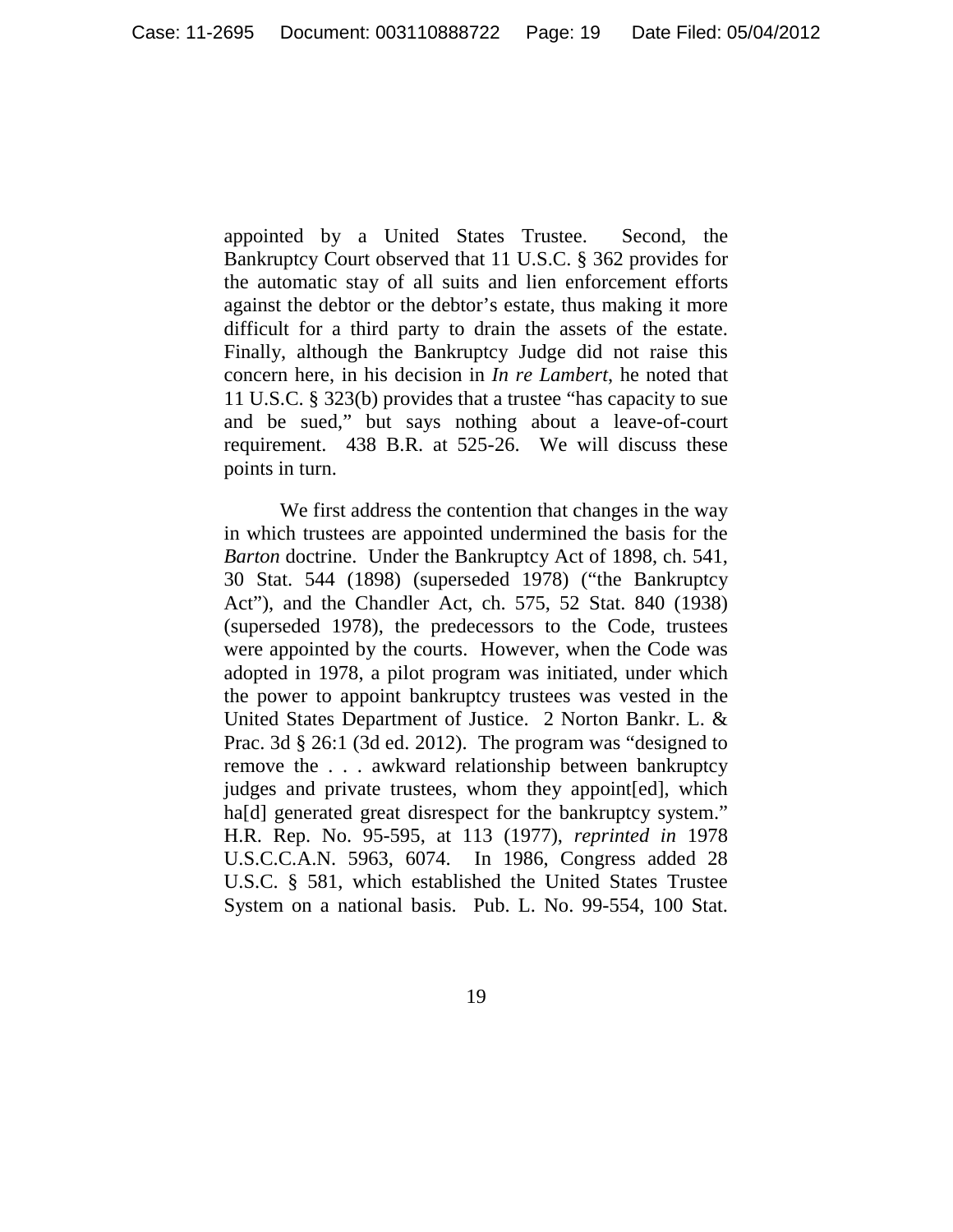30[8](#page-19-0)8, 3091  $(1986)^8$  Under the current system, the U.S. Attorney General is charged with the appointment of United States Trustees, who, among other things, "establish, maintain, and supervise [] panel[s] of private trustees that are eligible and available to serve as trustees in cases under chapter 7." 28 U.S.C.  $\S 586(a)(1)$ . Upon the commencement of a Chapter 7 case, the U.S. Trustee selects an individual from the panel to serve as the trustee in that case. 11 U.S.C.  $§ 701(a)(1).<sup>9</sup>$  $§ 701(a)(1).<sup>9</sup>$  $§ 701(a)(1).<sup>9</sup>$ 

CGL argues that because the *Barton* doctrine specifically requires leave of the *appointing* court, and there is no appointing court under the modern bankruptcy system, *Barton* is no longer valid. We disagree. A bankruptcy trustee is the "statutory successor to the equity receiver" and "[j]ust like an equity receiver, a trustee in bankruptcy is working in effect" for the court overseeing the bankruptcy proceeding, "administering property that has come under the court's control by virtue of the Bankruptcy Code." *In re Linton*, 136

<span id="page-19-0"></span> <sup>8</sup> The only exceptions are Alabama and North Carolina, which are not part of the United States Trustee System, and in the judicial districts in those states, bankruptcy courts retain the power of appointment and direct supervision. 2 Norton. Bankr. L. & Prac. 3d § 26:1 (3d ed. 2012).

<span id="page-19-1"></span> $9$  Under 11 U.S.C. § 701, a member of the panel of private trustees is initially appointed to serve on an interim basis. Eligible creditors subsequently have an opportunity to elect a trustee, and if no trustee is elected, the interim trustee serves as trustee in the case. 11 U.S.C. § 702.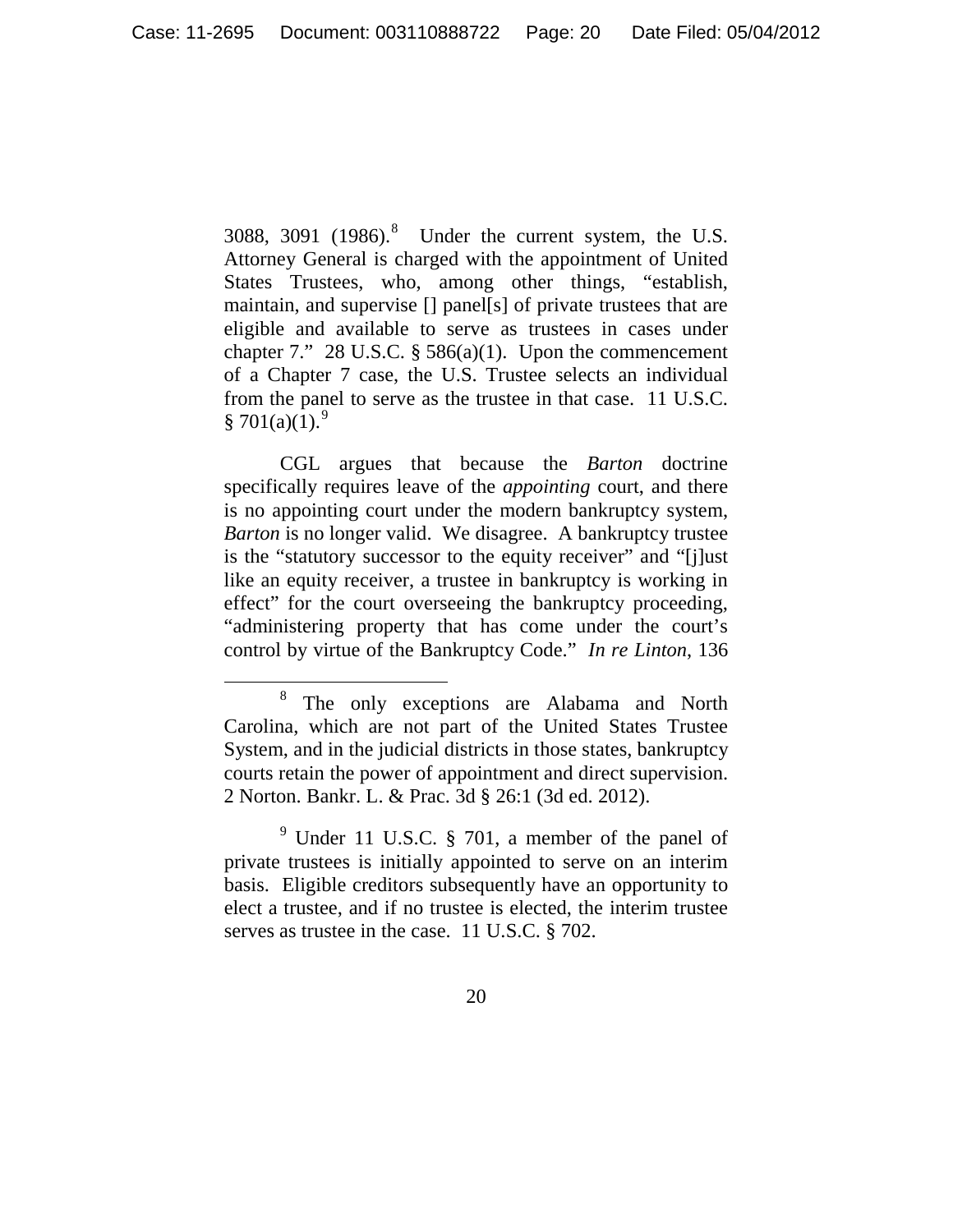F.3d at 545. In changing the way in which trustees are appointed, Congress did not alter the fundamental role of the bankruptcy trustee as a fiduciary, overseen by the bankruptcy court. Although U.S. Trustees now "aid[] bankruptcy judges in monitoring certain aspects of bankruptcy proceedings," *United Artists Theatre Co. v. Walton*, 315 F.3d 217, 225 (3d Cir. 2003) (citations omitted), the bankruptcy court is the entity primarily responsible for authorizing acts by the trustee. *See*, *e.g.*, 11 U.S.C. § 363(b)(1) (providing that sale or other disposition of property by the trustee is subject to review by the bankruptcy court); Fed. R. Bankr. P. 6004(c) (requiring trustee to file with the bankruptcy court a motion to sell property free and clear of all liens). Additionally, bankruptcy courts retain the ability to remove a trustee (other than the U.S. Trustee) for cause. 11 U.S.C.  $\S$  324(a). We therefore disagree with the Bankruptcy Court's statement that a trustee is "really just another advocate that appear[s] before" it. The trustee remains, for all intents and purposes, an officer of the bankruptcy court. Thus, the fact that bankruptcy trustees are no longer appointed by the court does not persuade us that the *Barton* doctrine has been superseded by statute.

The Bankruptcy Court further opined that the *Barton* doctrine is no longer necessary in light of 11 U.S.C. § 362, which provides for the automatic stay of any attempt to collect against property of the estate. We disagree. First, as the U.S. Court of Appeals for the Seventh Circuit explained in *In re Linton*, there are several rationales for the *Barton* doctrine unrelated to the concern that a suit against the trustee could directly threaten the assets of the estate. 136 F.3d at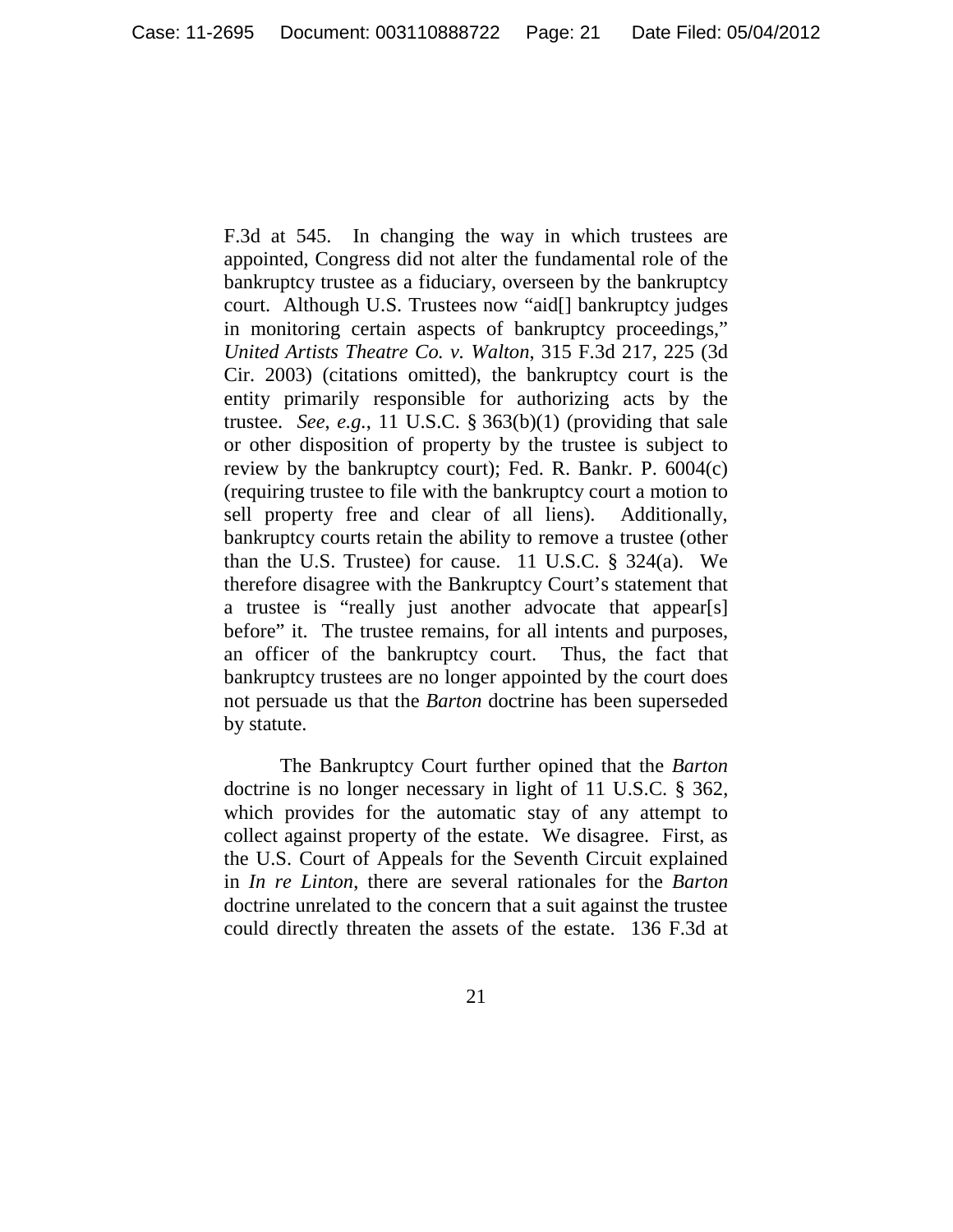545-46. If a trustee is burdened by having to defend against suits in other courts, the trustee's actions on behalf of the bankruptcy court, the estate, and the estate's creditors will likely be impeded. *Id.* at 545. Moreover, without a court approval requirement, trusteeship would become a "more irksome duty," thereby discouraging qualified people from serving as trustees. *Id.* (noting that trustees would likely have to pay higher malpractice premiums). Finally, requiring prospective plaintiffs to set forth to the bankruptcy court the basis of their claims against the trustee would allow the bankruptcy court to monitor the work of the trustee more effectively, and ensure that the trustee is satisfying his obligations. *Id.*

Second, assuming a suit against a bankruptcy trustee in another forum would jeopardize the assets of the estate, Congress's adoption of § 362 still does not convince us that it intended to abrogate *Barton*. [10](#page-21-0) The power of a court to stay collection efforts against the debtor has always been an integral part of bankruptcy law. *See* 1A Collier on Bankruptcy § 11, at 130 (1898 ed.) ("The power to stay suits concerning the person or property of the bankrupt is essential to the orderly administration of a bankruptcy law."). Mindful of the Supreme Court's admonition that we should not read a

22

<span id="page-21-0"></span> <sup>10</sup> We emphasize that we are *assuming*, for the purpose of addressing the Bankruptcy Court's point, that the assets of the estate will be affected. As we noted in Footnote 7, *supra*, we express no opinion as to whether a judgment against the Trustee in this case will be satisfied out of the assets of the estate.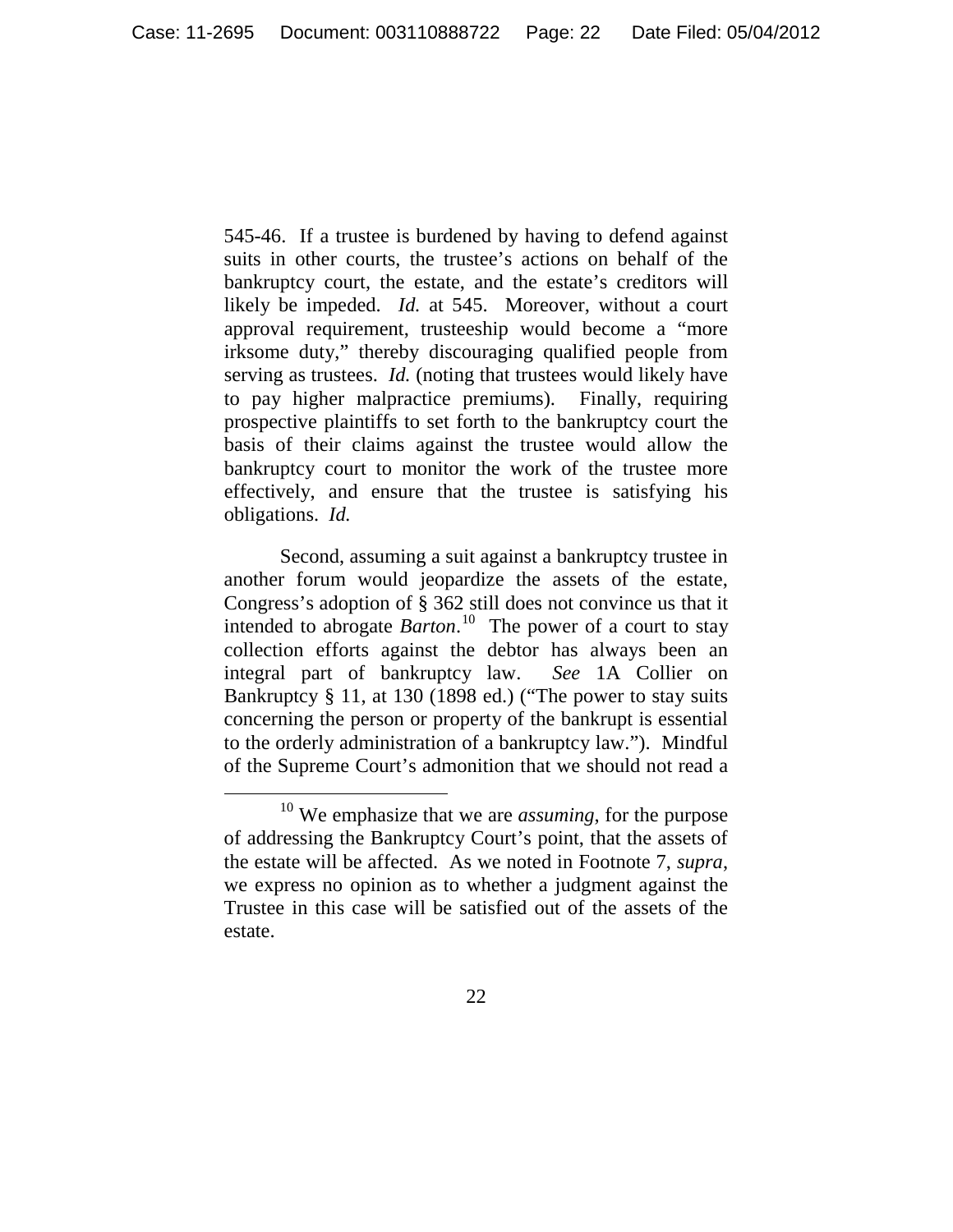Bankruptcy Code provision to "effect a major change in pre-Code practice" absent clear congressional intent, *Dewsnup*, 502 U.S. at 419, we will briefly review the history of the automatic stay in bankruptcy.

Section 11 of the Bankruptcy Act of 1898 provided that a lawsuit pending when a bankruptcy petition was filed would be stayed if the suit was based on a claim that would be subject to discharge. § 11, 30 Stat. at 549. However, the Act's stay provision was not "self-executing" and therefore some affirmative action by the court was required to invoke the stay. Frank Kennedy, *The Automatic Stay in Bankruptcy*, 11 U. Mich. J.L. Ref. 175, 184-85 (1978) (citations omitted). In 1938, Congress passed the Chandler Act, which provided for automatic stays under Chapters X and XII. §§ 148, 428, 52 Stat. at 888, 918. There was confusion, however, regarding the scope of the Chandler Act's provisions, including whether they applied to other chapters of the Bankruptcy Act. Mark Shaiken & Cindi Woolery, *Automatic Stay Litigation in Bankruptcy* 3 (1996). Therefore, when the former Federal Rules of Bankruptcy Procedure were adopted, a separate automatic stay provision was included for each chapter. *See* Fed. R. Bankr. P. 10-601(a) (1977) (superseded 1978) ("A petition filed under [Chapter X] shall operate as a stay of the commencement or the continuation of any court or other proceeding against the debtor, or the enforcement of any judgment against it, or of any act or the commencement or continuation of any court proceeding to enforce any lien against its property . . . ."); Fed. R. Bankr. P. 11-44(a) (1977) (superseded 1978) (same for Chapter XI); Fed. R. Bankr. P. 12-43(a) (1977) (superseded 1978) (same for Chapter XII);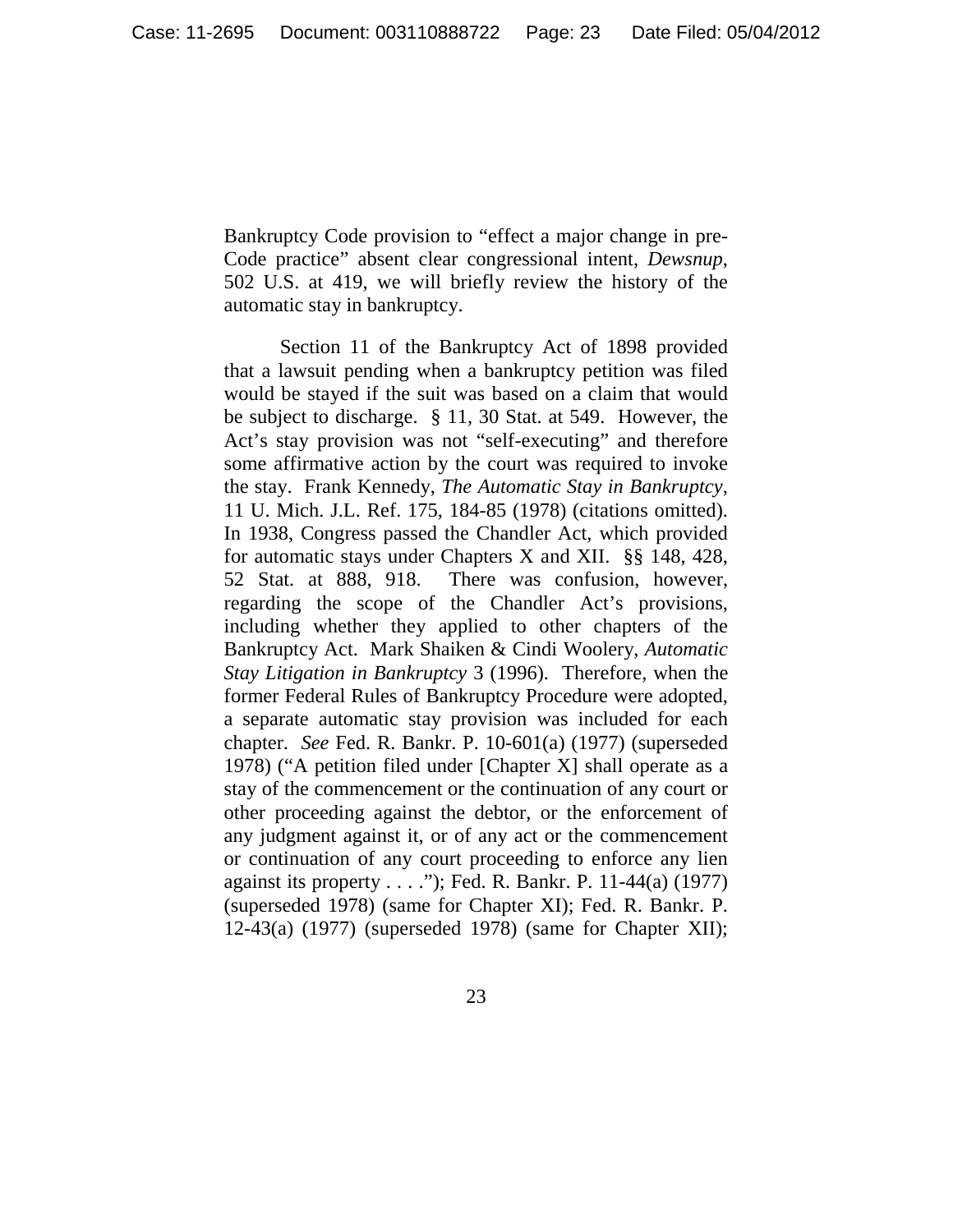Fed. R. Bankr. P. 13-401(a) (1977) (superseded 1978) (same for Chapter XIII).

In 1978, as part of the new Bankruptcy Code, Congress enacted 11 U.S.C. § 362, which provides that upon the filing of a voluntary or involuntary case, all suits and lien enforcement efforts against the debtor or the debtor's estate shall be automatically enjoined, subject to certain exceptions for repeat bankruptcy filers. The legislative history accompanying § 362 explains that its primary purpose was to give the debtor a "breathing spell" from creditors, to allow the debtor to begin the process of discharging his debts, and where applicable, to develop a repayment or reorganization plan. H.R. Rep. No. 95-595, at 174, *reprinted in* 1978 U.S.C.C.A.N. at 6135. Section 362 was also intended to protect creditors by preventing one creditor from obtaining payment of its claims to the detriment of others. *Id.* The legislative history noted that the existing automatic stay provisions were "inadequate, both from the standpoint of the debtor . . . and of the creditor." *Id.* Therefore, § 362 "expand[ed] coverage in some areas, reduce[d] it in others, and clarifie[d] many uncertain aspects of the [old] provisions." *Id.* Given that the applicability of the *Barton* doctrine under the pre-Code system has not been questioned, despite the existence of automatic stay provisions under the Bankruptcy Act and the former Rules of Bankruptcy Procedure, we decline to interpret the changes implemented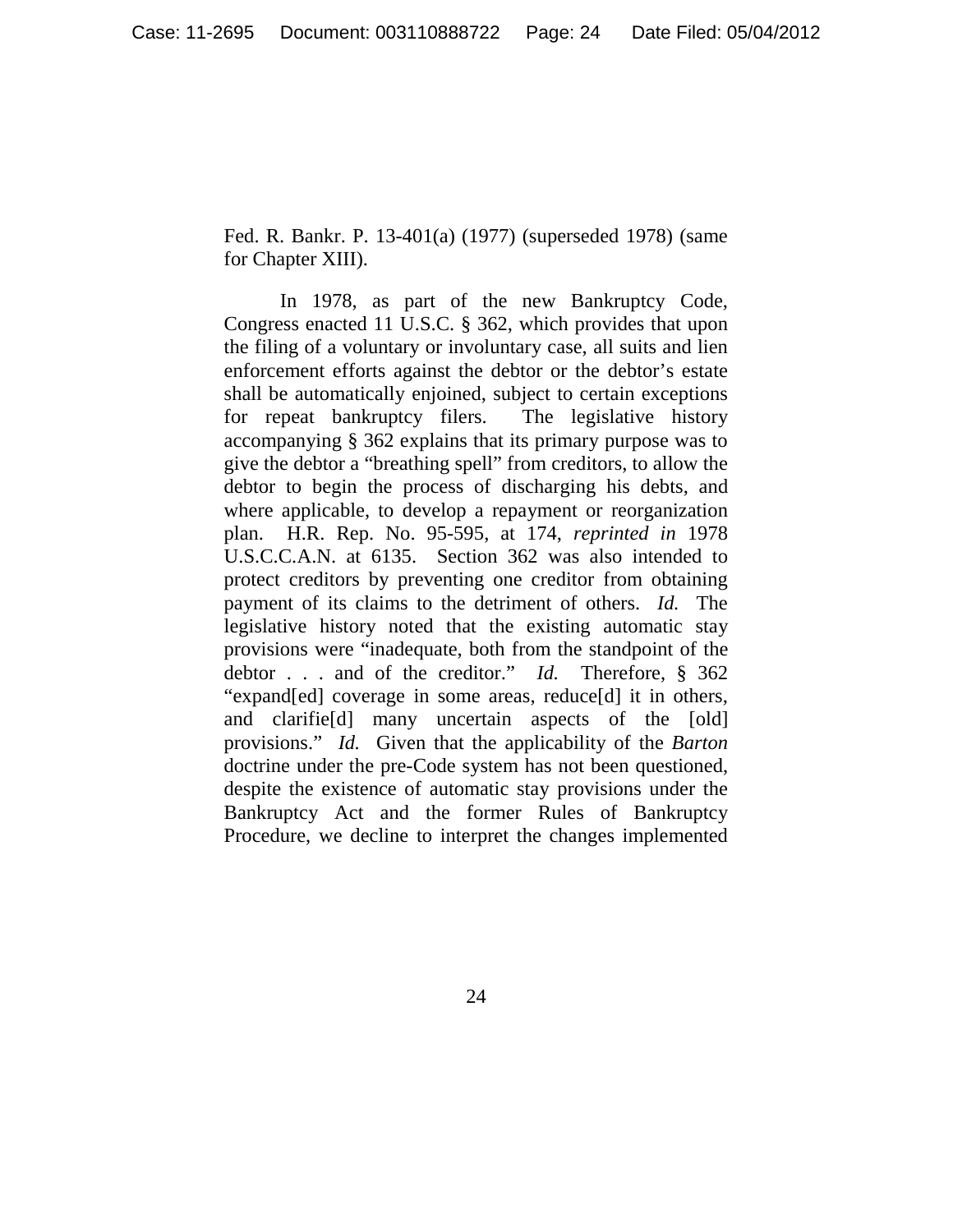by § 362 as eliminating the long-standing common law *Barton* doctrine.<sup>[11](#page-24-0)</sup>

Finally, we address CGL's argument that because 11 U.S.C. § 323(b) provides that a trustee has the "capacity to sue and be sued," but mentions no leave-of-court requirement, no such requirement exists. In *In re Lambert*, the bankruptcy court stated, "[s]hould Congress have wanted to subject lawsuits against the trustee to preliminary court approval, it clearly could have used language that [it] inserted in multiple other provisions directing the need for court authorization." 438 B.R. at 525-26 (citations omitted); *see also In re Reich*, 54 B.R. 995, 997 (Bankr. E.D. Mich. 1985) (concluding that because court approval is not mentioned as a prerequisite, "[t]he implication is that none is required"). This is an overly simplistic analysis. "As the Supreme Court has often noted, 'statutory construction is a holistic

<span id="page-24-0"></span> $11$  We also note that the availability of one mechanism to protect against depletion of the assets of the bankruptcy estate does not necessarily foreclose others. Bankruptcy courts have broad powers (in addition to 11 U.S.C. § 362) to protect the property of the estate. For example, under 11 U.S.C. § 105(a), a bankruptcy court may issue injunctive relief "where parties are pursuing actions pending in other courts that threaten the integrity of a bankrupt's estate." *In re DeLorean Motor Co.*, 991 F.2d 1236, 1242 (6th Cir. 1993) (internal marks and citations omitted). Here, the Bankruptcy Court left open the possibility that it could enjoin CGL's proposed state court case "should property of the estate be threatened."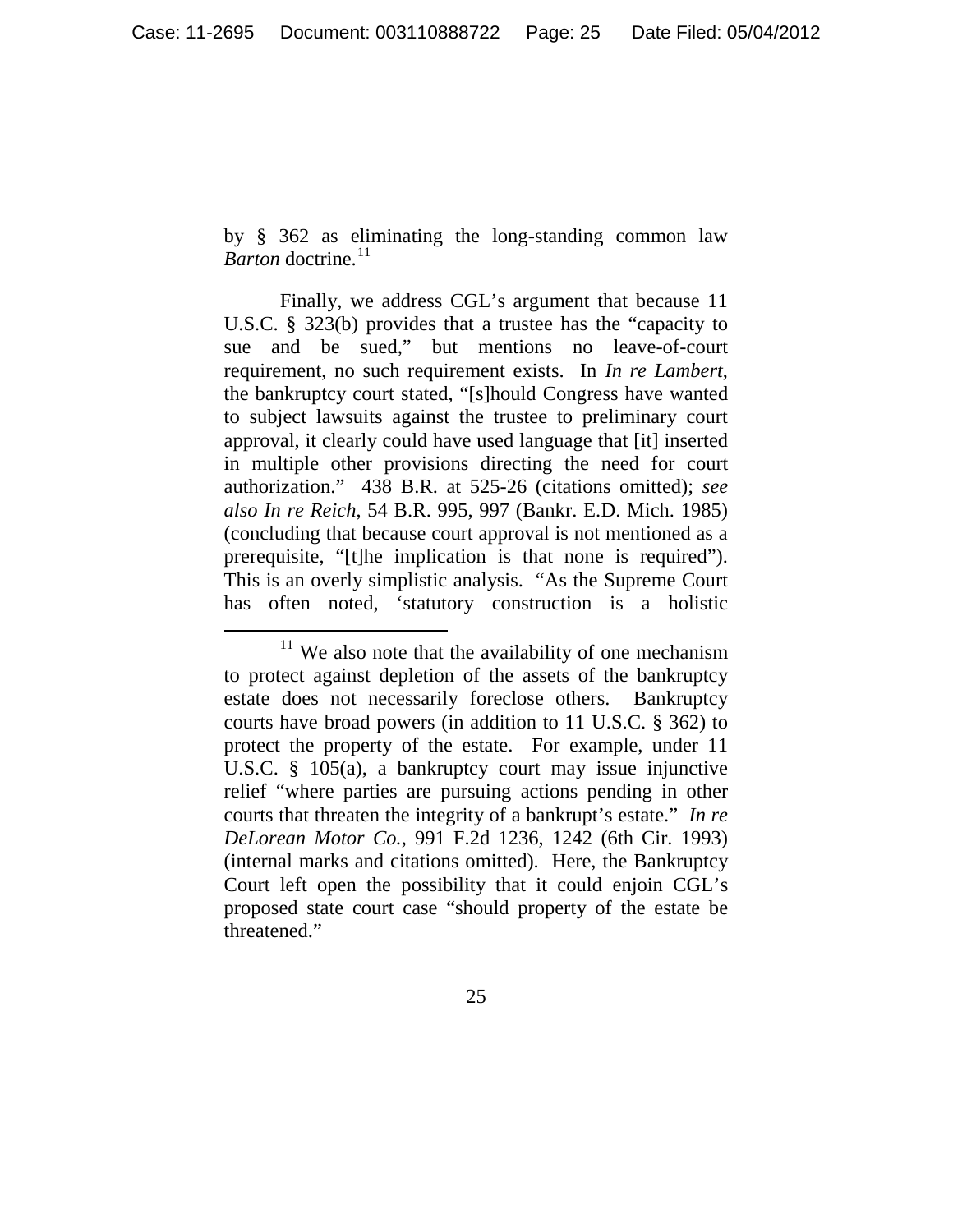endeavor,' and this is especially true of the Bankruptcy Code." *In re Cybergenics Corp.*, 330 F.3d 548, 559 (3d Cir. 2003) (en banc) (quoting *United Sav. Ass'n of Tex. v. Timbers of Inwood Forest Assocs., Ltd.*, 484 U.S. 365, 371 (1988)). We must "not be guided by a single sentence or member of a sentence, but look to the provisions of the whole law, and to its object and policy." *In re Price*, 370 F.3d 362, 369 (3d Cir. 2004) (quoting *Kelly v. Robinson*, 479 U.S. 36, 43 (1986)) (additional citations omitted). Here, this requires us to look at Federal Rule of Bankruptcy Procedure 6009, which provides: "[w]ith or without court approval, the trustee . . . may prosecute or may enter an appearance and defend any pending action or proceeding by or against the debtor, or commence and prosecute any action or proceeding in behalf of the estate before any tribunal." This rule establishes only that a trustee may, with or without court approval, act as a representative of the estate in litigation; it does not address the circumstances under which a third party may bring suit against the trustee. *See id.* "When the interpretation of federal statutes fails to yield specific answers to procedural issues, federal courts have implicit authority to supply the answers." *In re Linton*, 136 F.3d at 545. Thus, although § 323(b) recognizes that a trustee has the capacity to be sued, the procedures which must be followed before commencing any suit against the trustee not otherwise authorized by 28 U.S.C. § 959(a) have been left to case law. *See In re Kashani*, 190 B.R. 875, 884 n.9 (B.A.P. 9th Cir. 1995) (explaining that § 323(b) "merely indicates the proper party to sue for purposes of standing"). We therefore reject CGL's argument that the text of § 323(b) indicates a congressional intent to abrogate the *Barton* doctrine.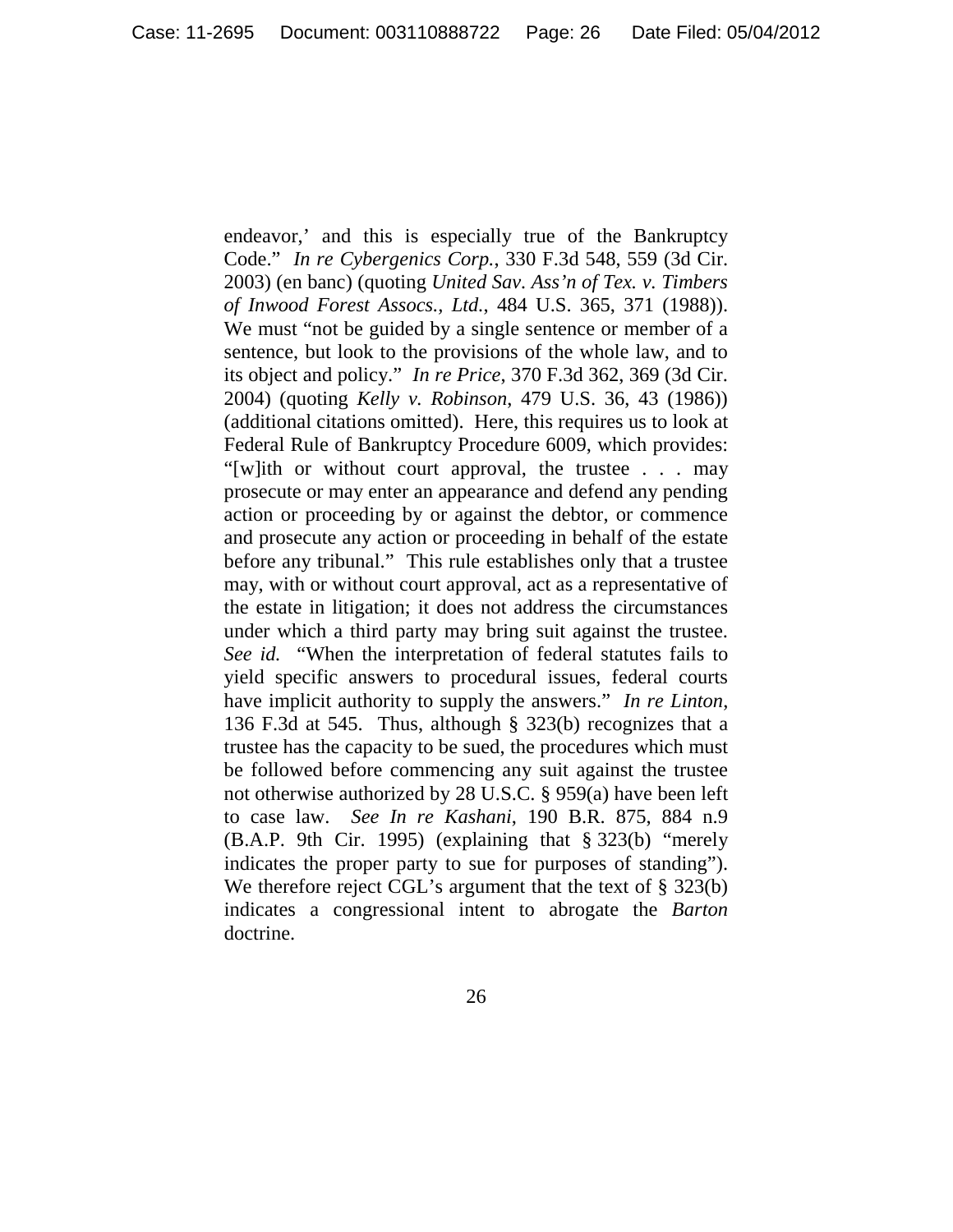In sum, we hold that the *Barton* doctrine remains valid, and therefore, subject to the exception in § 959(a), a party must first obtain leave of the bankruptcy court before it brings an action in another forum against a bankruptcy trustee for acts done in the trustee's official capacity.

#### B.

Although the Bankruptcy Court expressed skepticism as to whether *Barton* applied, it nevertheless held a hearing on CGL's motion for  $leave$ ,  $12$  and ultimately granted the motion. The Bankruptcy Court therefore complied with *Barton* and we will consider whether its decision to grant CGL's motion for leave constituted an abuse of discretion. *In re Linton*, 136 F.3d at 546; *In re Beck Indus.*, 725 F.2d at 889. Under the deferential abuse of discretion standard, we will reverse "only where the . . . court's decision is arbitrary, fanciful, or clearly unreasonable—in short, where no reasonable person would adopt the . . . court's view." *United States v. Green*, 617 F.3d 233, 239 (3d Cir. 2010) (internal marks and citation omitted).

A party seeking leave of court to sue a trustee "must make a prima facie case against the trustee, showing that its claim is not without foundation." *In re Nat'l Molding Co.*, 230 F.2d at 71 (citations omitted). Although, as CGL

<span id="page-26-0"></span> $12$  Our holding should not be read as requiring a bankruptcy court to conduct a hearing on a party's motion for leave in every case. Whether to hold a hearing is within the sound discretion of the bankruptcy court.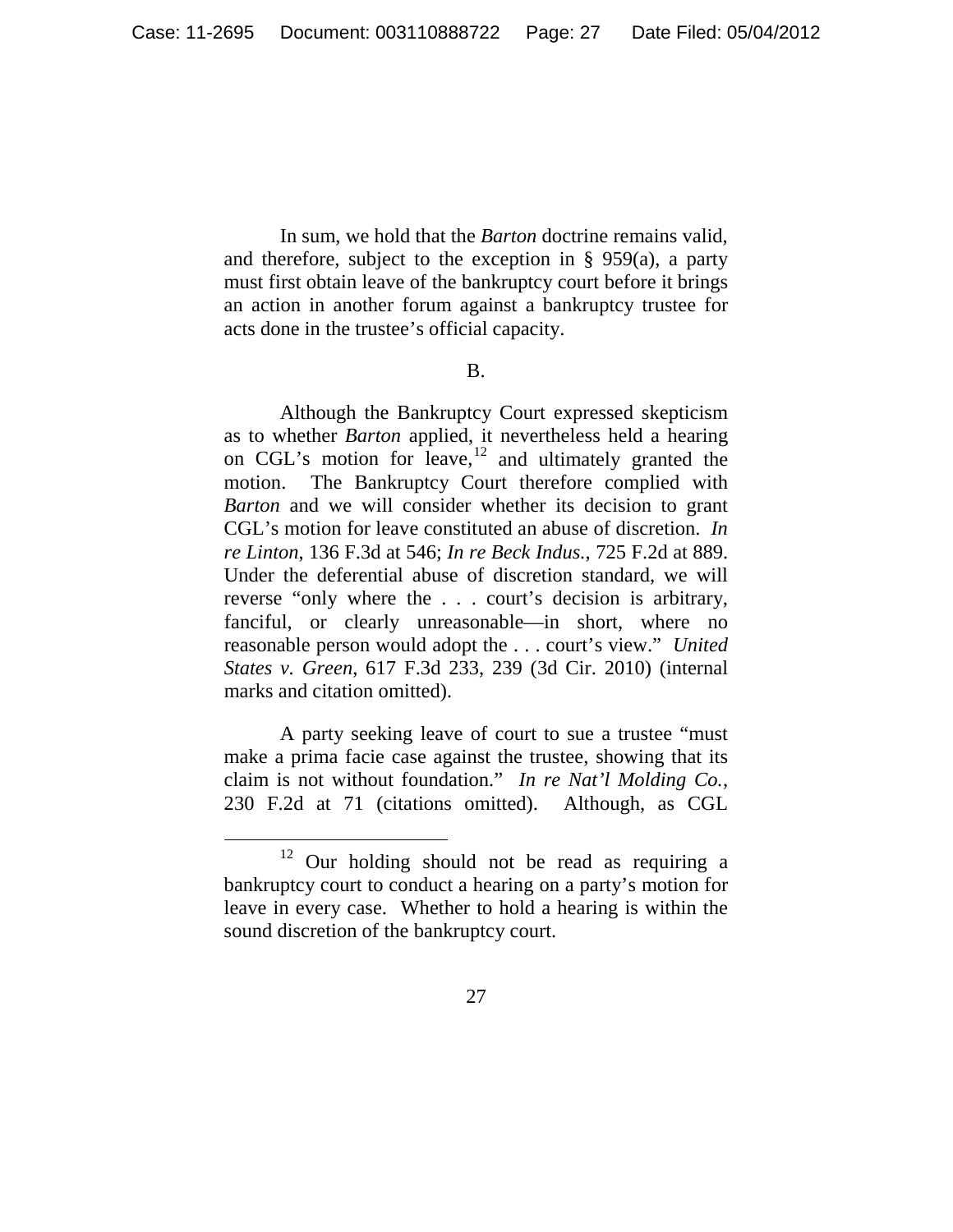observed at oral argument, the "not without foundation" standard is similar to the standard courts employ when evaluating a motion to dismiss under Federal Rule of Civil Procedure 12(b)(6), we emphasize that the former involves a greater degree of flexibility. *Compare Barefoot Architect, Inc. v. Bunge*, 632 F.3d 822, 826 (3d Cir. 2011) ("To withstand a Rule 12(b)(6) motion to dismiss, 'a complaint must contain sufficient factual matter, accepted as true, to state a claim to relief that is plausible on its face.'") (quoting *Ashcroft v. Iqbal*, 129 S. Ct. 1937, 1949 (2009)), *with In re Nat'l Molding Co.*, 230 F.2d at 71. Reviewing courts should accord significant deference to the determinations of the bankruptcy court, which, given its familiarity with the underlying facts and the parties, is uniquely situated to determine whether a claim against the trustee has merit. The bankruptcy court is also uniquely situated to determine the potential effect of a judgment against the trustee on the debtor's estate. As the Ninth Circuit Bankruptcy Appellate Panel noted in *In re Kashani*, the decision whether to grant leave may involve a "balancing of the interests of all parties involved" and consideration of whether another tribunal may have expertise regarding the issues in the proposed suit. 190 B.R. at 886, 887 (citation omitted). We will not second-guess the bankruptcy court's judgment unless it is clear from the record that the proposed suit is wholly lacking in factual or legal support. *See Anderson*, 520 F.2d at 1029 (explaining that permission to sue a trustee "ordinarily should be granted unless it is clear that the claim is without foundation").

In this case, the Bankruptcy Court did not abuse its discretion in concluding that CGL had met its burden of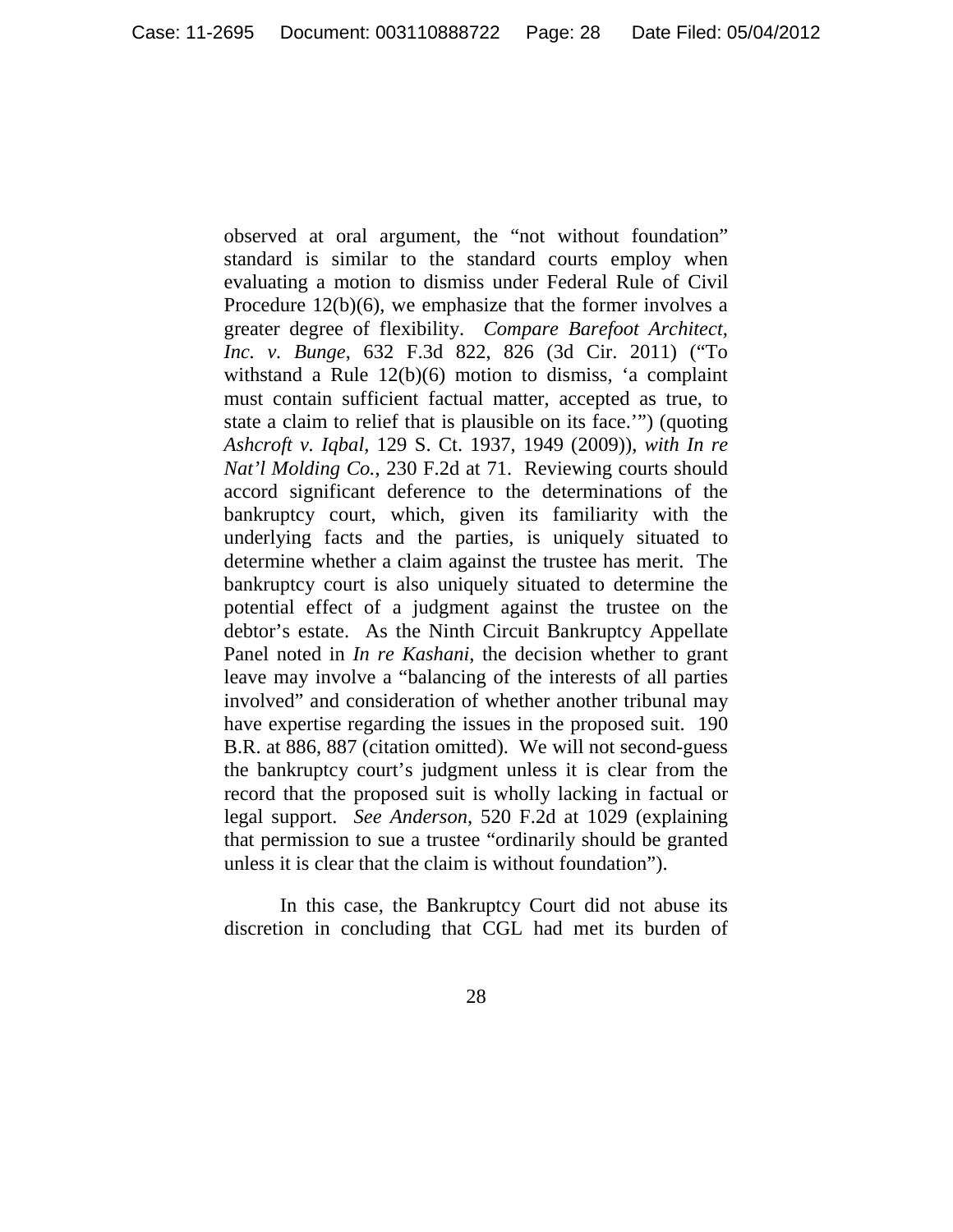establishing that its claims against the Trustee were "not without foundation." CGL's motion for leave alleged that (1) "[t]he sales of individual lots in violation of Restriction No. 1 [were] unlawful and . . . caused damage to CGL's property interests in Lot 45" and (2) the agreement between the Trustee and the Township was "an attempt to deprive CGL of its property rights without notice and without due process of law." Although CGL's motion did not specify a particular state law cause of action, as the Bankruptcy Court observed, the proposed state court action would be a property dispute involving the status of Restriction No. 1, and whether the owner of a lot in the subdivision could enforce the restriction against another owner.

CGL's motion set forth the following factual allegations: (1) the Parkside subdivision plan included a recorded restriction prohibiting the sale of lots to "parties having residences constructed" on the lots; (2) in purchasing Lot 45, CGL relied on assurances from the Township Solicitor that Restriction No. 1 did not prevent the sale of Lot 45, and the Bankruptcy Court's March 10, 2009 order confirming that the sale was "free and clear of Restriction #1"; (3) after the sale of Lot 45, the Trustee filed motions with the Bankruptcy Court seeking authorization to sell the individual lots in the mobile home park, but none of those motions advised the court of Restriction No. 1's applicability to the individual lots; (4) the Trustee then sold most of the lots in the mobile home park to individual residents who had affixed their mobile homes to the land; and (5) on December 14, 2009, the Trustee and the Township entered into an agreement which purported to abrogate Restriction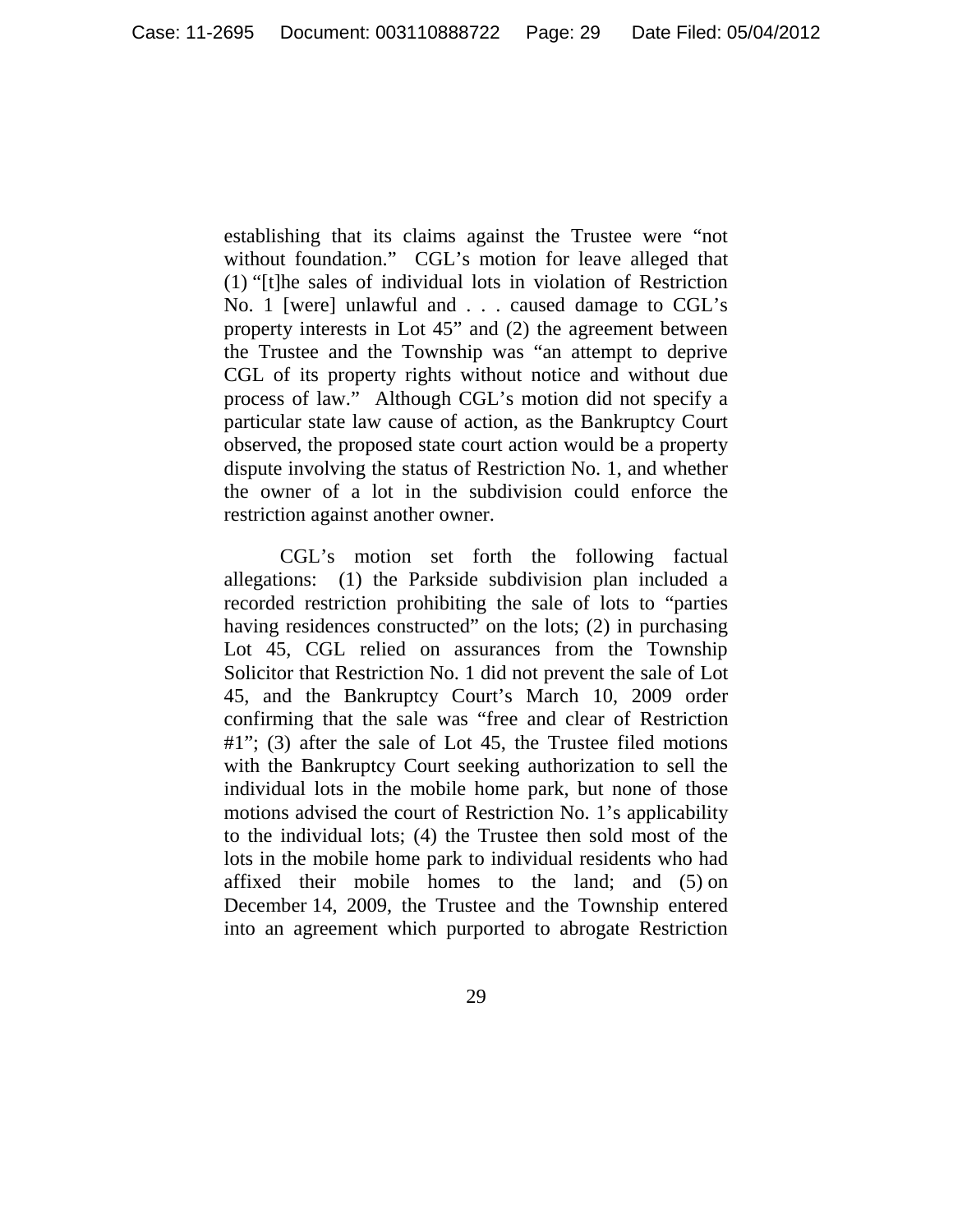No. 1 as to the forty-four individual lots, and CGL was not a party to that agreement. During the hearing on CGL's motion, Grant Wise, the owner of CGL, testified that he was under the assumption when he purchased Lot 45 that Restriction No. 1 remained in place with respect to the fortyfour individual lots, and explained that single ownership was crucial to his decision to purchase.

As the District Court noted, CGL had presented "evidence of a restriction on the deeds to the individual lots that had been recorded," and there was "a legitimate disagreement about the status of those restrictions." *In re Vistacare Grp., LLC*, 2011 WL 2111997, at \*4. The Bankruptcy Court determined that a state court would "probably ha[ve] expertise in [the] area," and therefore state court was the appropriate forum in which to resolve the dispute. This was not an abuse of discretion. Under Pennsylvania law, a restriction in a subdivision plan creates an enforceable restrictive covenant, even if the restriction is not specifically set forth in the deeds conveying the lots created by the subdivision. *Ballard v. Heppe*, 589 A.2d 266, 268-69 (Pa. Super. Ct. 1991); *Doylestown Twp. v. Teeling*, 635 A.2d 657, 661 (Pa. Commw. Ct. 1993). A land owner in a subdivision may institute an action against the developer or another owner in the subdivision to enforce restrictive covenants that appeared in the recorded subdivision plan. *Berg v. Georgetown Builders, Inc.*, 822 A.2d 810, 819-20 (Pa. Super. Ct. 2003) (discussing *Perrige v. Horning*, 654 A.2d 1183 (Pa. Super. Ct. 1995)). For example, in *Perrige v. Horning*, the Pennsylvania Superior Court held that an owner in a subdivision could bring suit to enforce a restrictive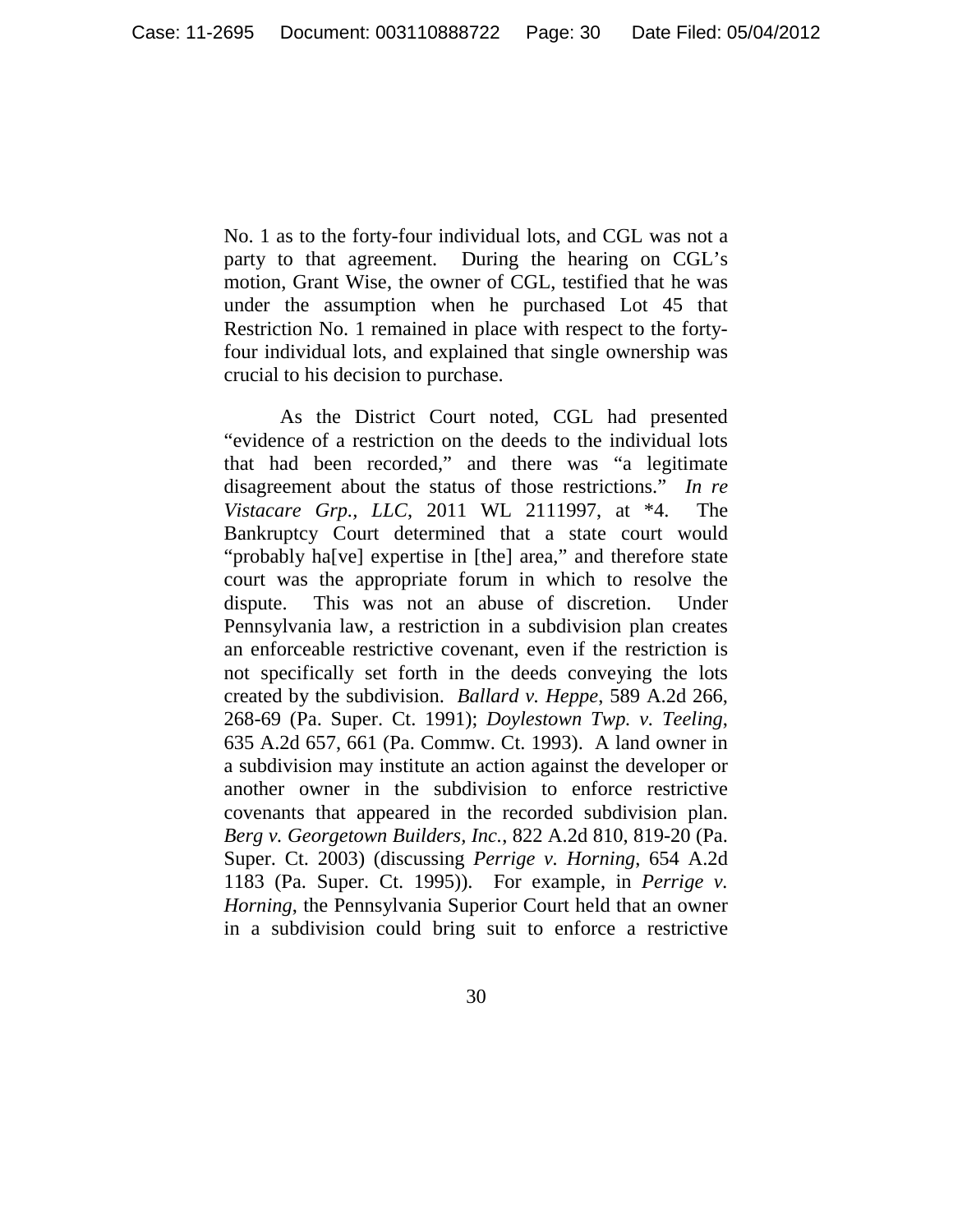covenant in a previously approved subdivision plan, and to enjoin an attempt by another owner and the municipality to alter that plan in a way that violated the existing restrictions. 654 A.2d at 1186-87; *see also Gey v. Beck*, 568 A.2d 672, 673, 679 (Pa. Super. Ct. 1990) (issuing injunction to protect lot owners who were granted "protective covenants" to preserve the residential nature of a development); *Teeling*, 635 A.2d at 661 (finding that conditions attached to a subdivision plan could be enforced in equity by an owner of other lots in the subdivision).

Here, CGL purchased Lot 45, a parcel within the Parkside subdivision. The subdivision was subject to a restrictive covenant barring the sale of lots to individuals with residences constructed on the lots. Nevertheless, the Trustee sold many of the forty-four individual lots to such individuals, and together with the Township, attempted to remove the restrictive covenant to allow for the sales. Although we express no opinion regarding CGL's likelihood of success on its claims once it gets to state court, the Bankruptcy Court did not err in concluding that the claims were "not without foundation." *See In re Nat'l Molding Co.*, 230 F.2d at 71. Admittedly, "[r]estrictive covenants must be construed in light of their language, their subject matter, the intent or purpose of the parties, and the conditions surrounding their execution." *Perrige*, 654 A.2d at 1188 (citation omitted). However, in determining whether a proposed suit related to the enforcement of a restrictive covenant is "not without foundation," a bankruptcy court need not make factual findings regarding the parties' intent. *See In re Nat'l Molding Co.*, 230 F.2d at 71; *Perrige*, 654

31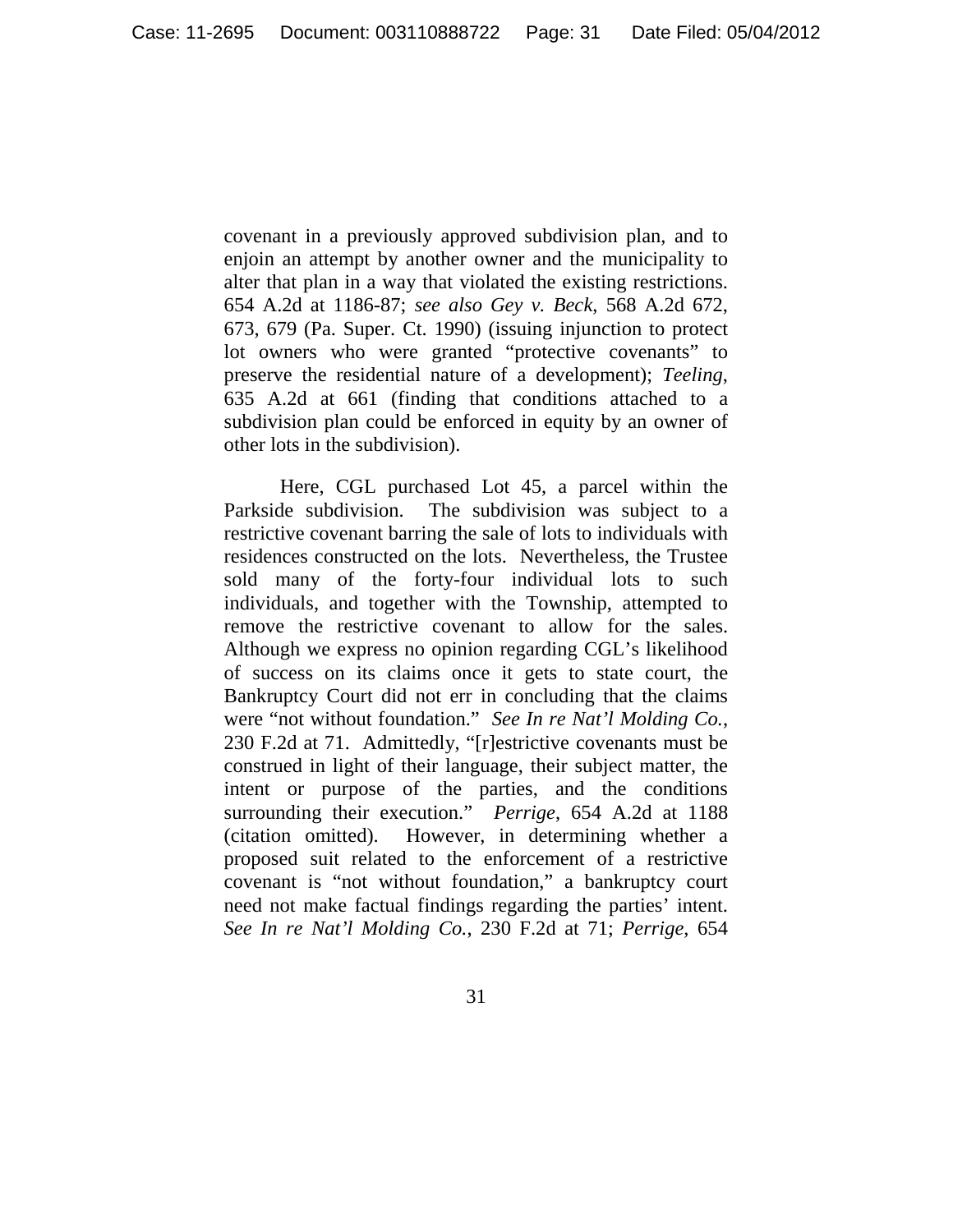A.2d at 1188. It is within the discretion of the bankruptcy court to determine that such questions are most appropriately answered by a state tribunal.

On appeal, the Trustee maintains that the Bankruptcy Court erred in failing to consider his arguments that he was entitled to immunity for the challenged actions, or alternatively, that the proposed suit was barred under preclusion principles.<sup>[13](#page-31-0)</sup> We disagree. A bankruptcy court is not required to consider immunities and defenses raised by a trustee when evaluating a motion for leave. A bankruptcy court cannot be expected to conduct a trial on the merits of a party's proposed state law claim against a trustee simply to decide whether to grant leave to pursue such a claim in state court. The bankruptcy court need only satisfy itself that the claim is "not without foundation." *In re Nat'l Molding Co.*, 230 F.2d at 71. The trustee, of course, will retain the right to raise immunities and defenses in state court.

<span id="page-31-0"></span> $13$  At oral argument, CGL asserted that the immunity issue was never raised before the Bankruptcy Court and thus we should consider it waived. Although CGL is correct that the issue was not addressed during the October 21, 2010 hearing before the Bankruptcy Court, the Trustee did raise immunity as a defense in his response to CGL's motion for leave. This was sufficient to preserve the issue for appellate review.